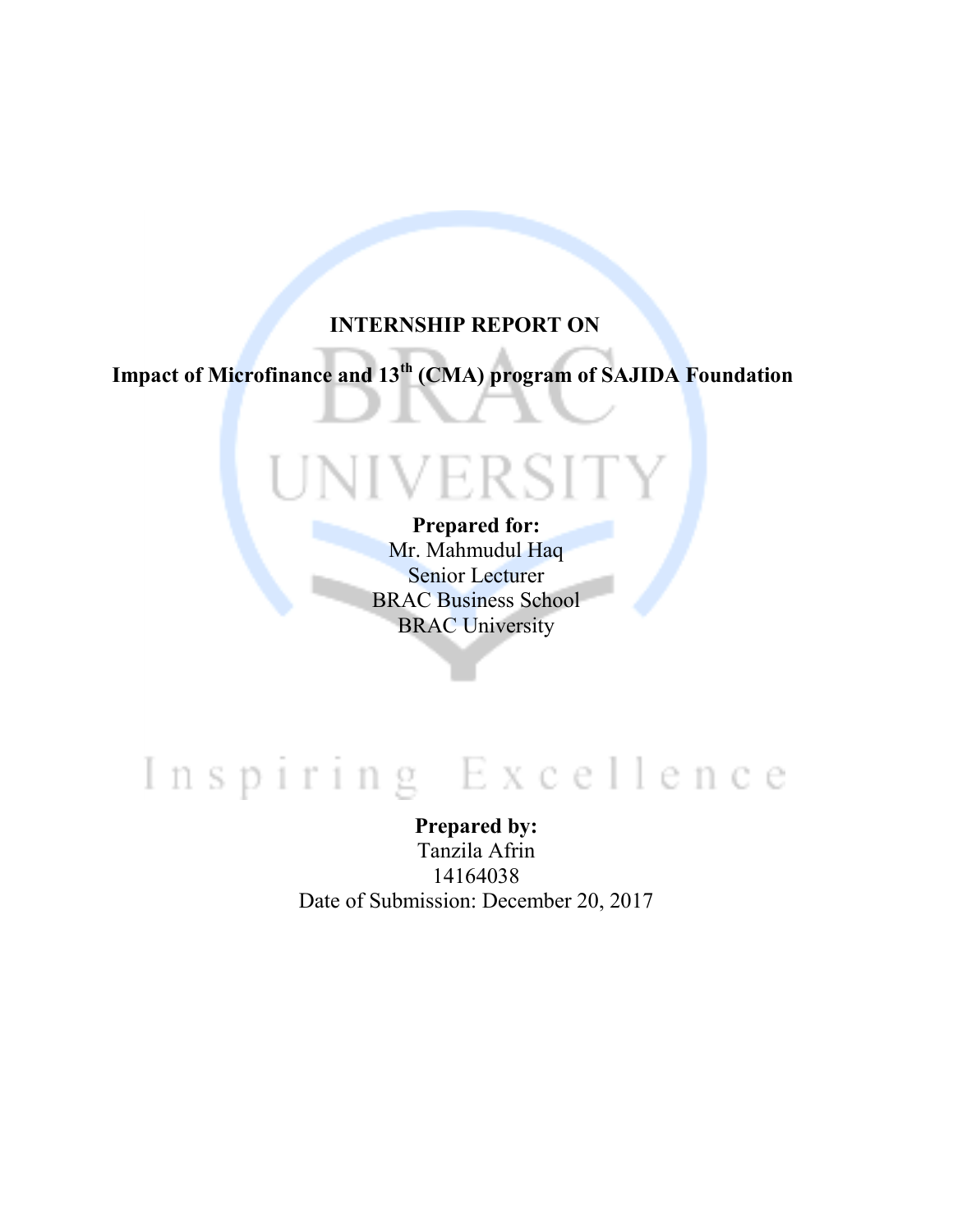LETTER OF TRANSMITTAL  $20<sup>th</sup>$  December,  $2017$ 

Mr. Mahmudul Haq Senior Lecturer| BRAC Business School | BRAC University 66, Mohakhali, Dhaka - 1212, Bangladesh

Subject - Submission of Internship Report

Dear Sir,

It is a great honor to submit my internship report on "**Impact of Microfinance and 13th (CMA) program of SAJIDA Foundation**" to you. This is a final outcome of three months long internship program conducted in SAJIDA FOUNDATION which was a partial requirement for the fulfillment of my degree of Masters of Business Administration in BRAC University. This report will try to provide you with the information of microfinance operations of SAJIDA Foundation, performance of SAJIDA Foundation, microfinance objectives, and improvement of borrowers and also the CSR activity of SAJIDA FOUNDATION  $(13<sup>th</sup>$  citi micro entrepreneur awards). It has been a wonderful journey and experience to work with such a great and successful organization and prepare my report on it. I am thankful to you for your guidance, suggestions, and constructive criticisms during the preparation of this report that only impelled me further into excelling. I sincerely hope that this project will live up to your expectation.

Thanks,

Tanzila Afrin ID – 14164038 BRAC University

 $\frac{1}{2}$  ,  $\frac{1}{2}$  ,  $\frac{1}{2}$  ,  $\frac{1}{2}$  ,  $\frac{1}{2}$  ,  $\frac{1}{2}$  ,  $\frac{1}{2}$  ,  $\frac{1}{2}$  ,  $\frac{1}{2}$  ,  $\frac{1}{2}$  ,  $\frac{1}{2}$  ,  $\frac{1}{2}$  ,  $\frac{1}{2}$  ,  $\frac{1}{2}$  ,  $\frac{1}{2}$  ,  $\frac{1}{2}$  ,  $\frac{1}{2}$  ,  $\frac{1}{2}$  ,  $\frac{1$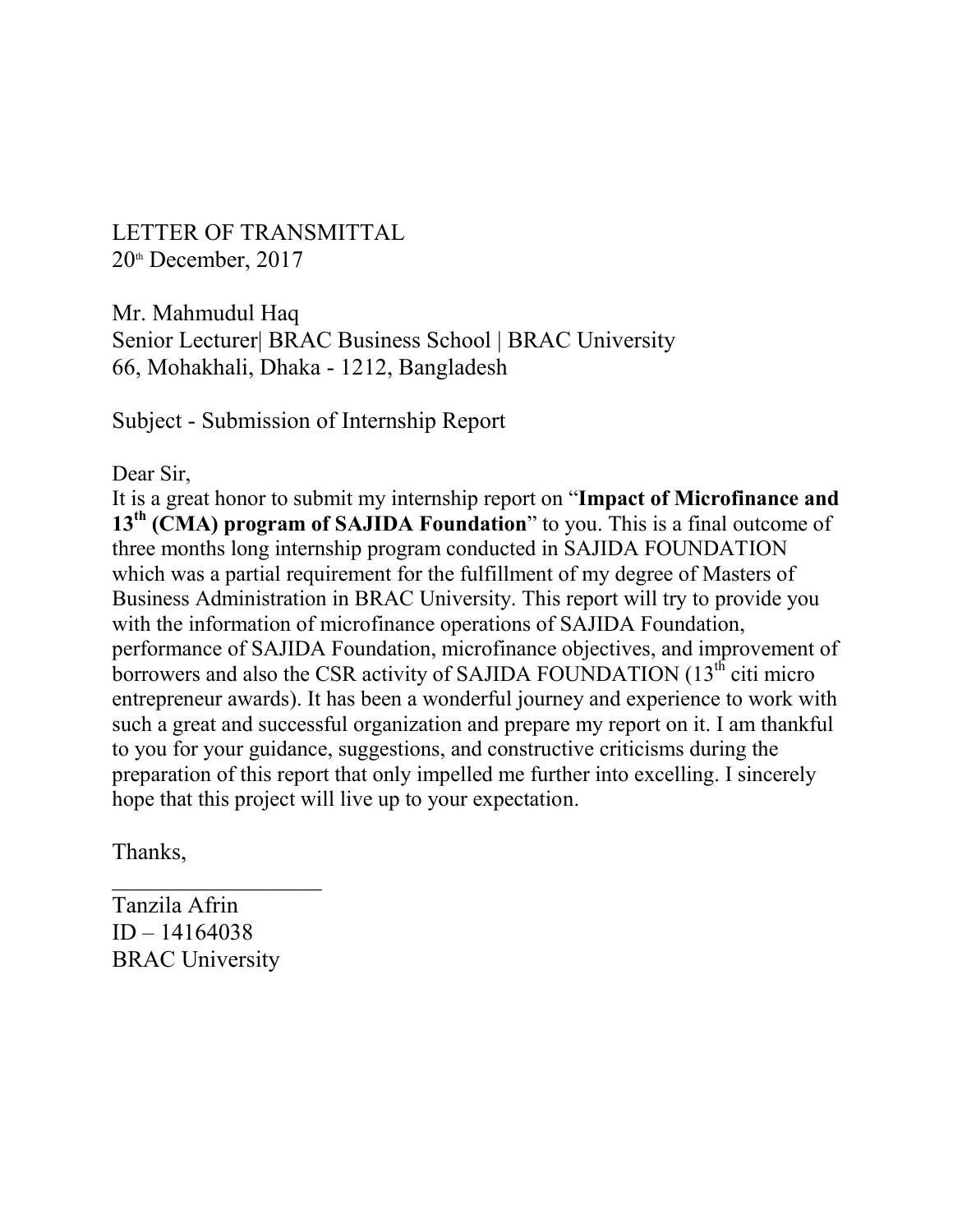

For millions of poor and extreme poor in Bangladesh, a small loan that required no collateral or documentation, and that was available in the absence of any formal financial support, played a major part in lifting them out of abject poverty. This small loan has played a big role in transforming and saving lives, building leaders, ensuring the education of children, and enabling millions of marginalized and poverty-stricken individuals and families to survive against formidable odds. The Microfinance industry, now valued at BDT 626 billion benefits over 2.5 million people in the country, according to a World Bank estimate in September 2016.

SAJIDA Foundation's microfinance program which started in 1993 operates on the principles of quality, integrity, innovation and transparency. The program now has 188 microfinance branches in 20 districts with a cumulative recovery rate of 99.74% (with a self-sufficiency level of 121%) and is able to serve 245,539 members with different kinds of loans. Through a partnership with the PalliKarmiSahayak Foundation (PKSF), the program has progressed significantly and looks towards the future with further plans for growth.

With its progressive and inclusive approach, SAJIDA's microfinance has taken great strides in poverty alleviation, focusing increasingly on innovative solutions and usage of technology at all levels while ensuring a quality of services provided. As the program continues to expand, building on research and knowledge, it continues to prioritize the needs of its beneficiaries, with concerted efforts to build on member services, evolving into a more formalized financial institution and stepping towards international development.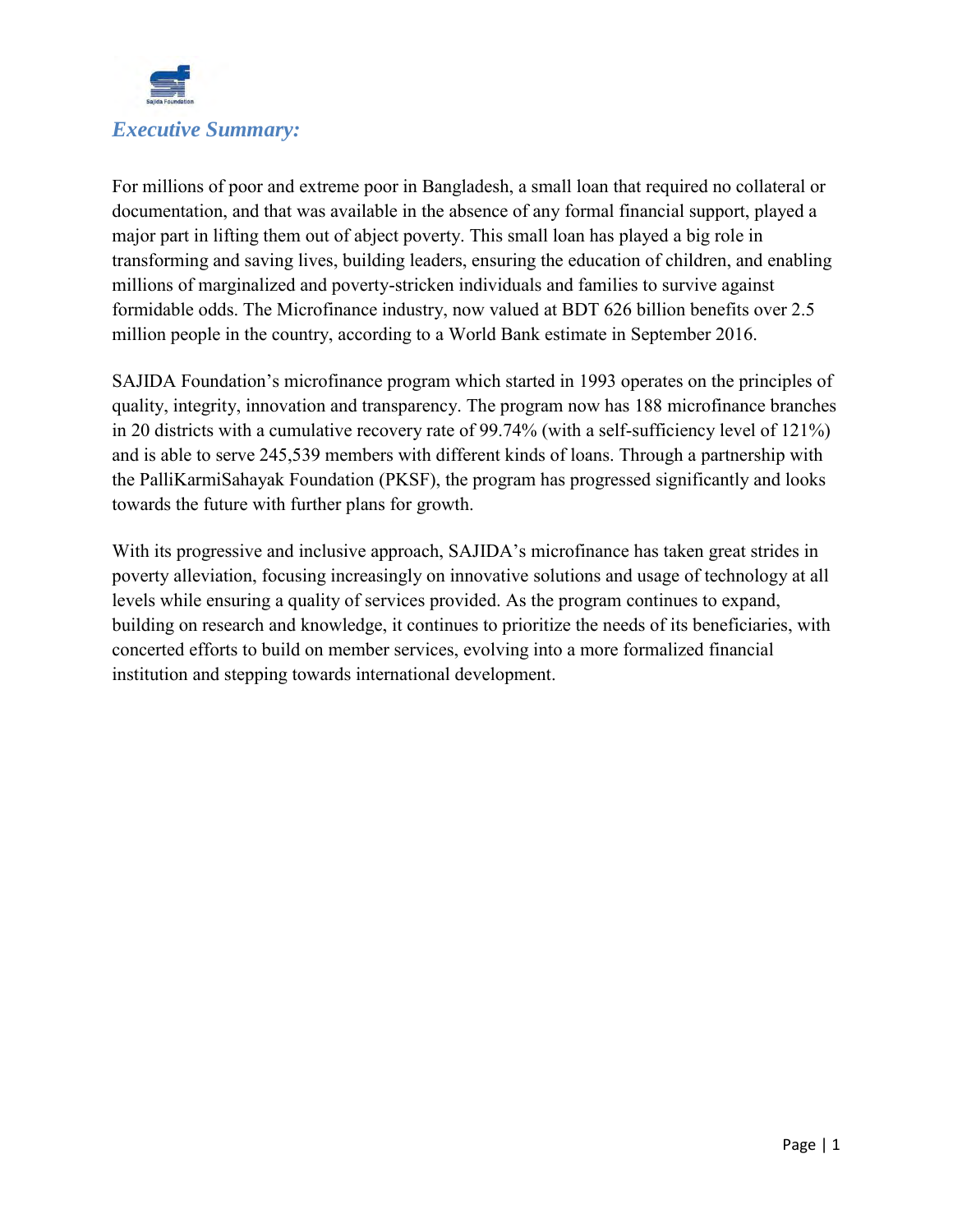

#### *Introduction*

SAJIDA FOUNDATION is a microfinance base organization. Microfinance services are revising, changing day by day to remain sustainable in the long run, to be versatile and innovative. Product and implementation structures need tailoring if they are to meet the needs of dissimilar communities. This adaptability is crucial if socio-economic initiatives are to a have lasting impacts on a population's well-being.

Accordingly, SAJIDA Foundation's microfinance program offers the following loan products:

- Rural/Urban Microcredit (Jagoron),
- Microenterprise (Agrosor),
- Migration, Employees Welfare,
- Ultra-poor (Buniad), and
- Seasonal Agriculture (Sufolon).
- Other supplementary loan products, offered to existing borrowers, include: Seasonal, Education, Emergency, Health, Disaster, Family, and Festival loans.
- Innovation and Technology -SAJIDA Foundation has introduced mobile banking for clients in 16 branches whereby they are able to avail Mobile Banking facilities either through Bkash or Rocket. Mobile banking facilities through BKash were introduced to 5 branches in February 2015 while Rocket facilities were introduced one branch in May 2017. Clients are able to repay loans using this technology without having to visit their microfinance branches and SAJIDA's Microfinance Field Officers are able to better utilize their time in the provision of other microfinance services and better serve all clients.

#### **Mission of SAJIDA Foundation**

SAJIDA Foundation's mission is to improve the quality of life in the communities where the organization works through sustainable and effective interventions.

#### **Vision of SAJIDA Foundation**

Visions of SAJIDA Foundation are given below:

- Their main vision is to built **Health, Happiness and Dignity for all**. SAJIDA built health to the poor people, happiness among low income family and dignity for poor people.
- Develop entrepreneurship and alleviate poverty especially among the marginalized through various micro- entrepreneurial activities.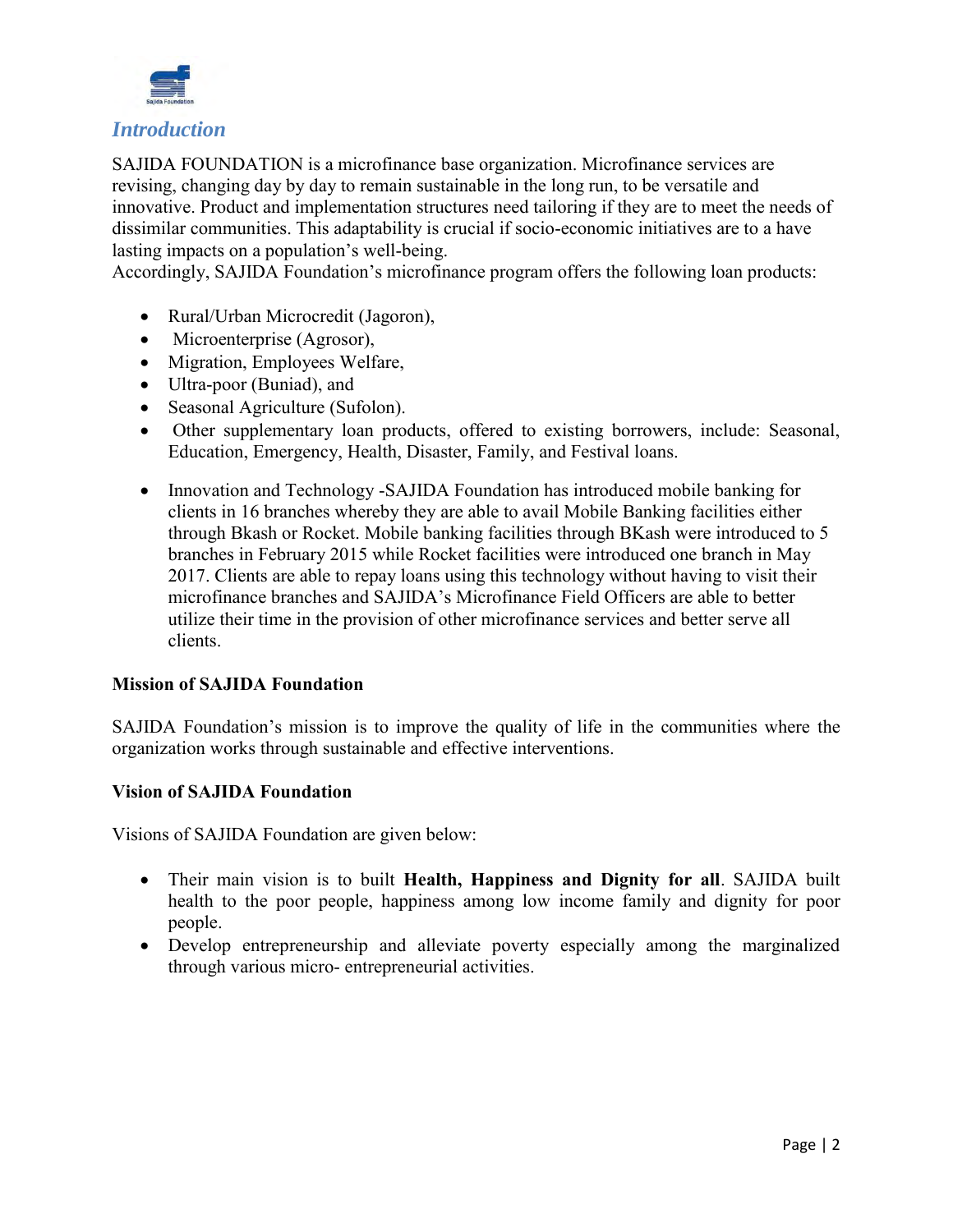

#### **Guiding Principles and Values of SAJIDA Foundation**

1. Innovation & Quality: They bring innovation and quality on their loan products. They provide freedom for poverty through Microfinance, SHAMRIDHI, Agriculture and live stock unit, Nirapotta (micro insurance).

2. Empowering Mothers & Families: They recognize the central role of mothers in uplifting their families. They built the programs called- Malaria control, Disaster loan, Adhunika, Community wellness program- Proshanti; which include nutrition, legal support, financial support, health promotion etc.

3. Inclusiveness & Dignity: They believe all lives are equal. Focusing this SAJIDA built AMRAO MANUSH program for the homeless people.

4. Transparency & Accountability: They are transparent and accountable in their work.

#### **Financial performance of SAJIDA Foundation**

SAJIDA Foundation's Finance and Accounts Department performs a vital role within the organization in improving program efficiency, enhancing management decision-making capabilities, and promoting transparency and accountability. This department manages the collection and storage of financial data accrued from transactions conducted by relevant cost centers. The data is compiled for management use, enabling a dynamic supervisory framework and the comprehensive monitoring of SAJIDA's diverse programs.

Over the years, SAJIDA Foundation has actualized a stringent financial and procurement policy. This achievement relies on the issue of meticulously documented rules and regulations pertaining to account management. For every project at SAJIDA Foundation, budgets are maintained to be fully transparent and accessible. The Head Office finally compiles various project reports to develop the organization's annual budget. SAJIDA Foundation's Finance and Accounts Department has four specific functions, which are also often inter-related. These functions are:

(1) **Recording Financial Transactions:** ensuring that the organization has accurate records of its revenues, expenses, assets, liabilities and capital;

(2) **Strategic Management Accounting:** providing data to assist managers and other internal users in their decision-making, performance measurement, planning and control activities, as well as pricing;

(3) **Financial Reporting:** providing information about the organization to external users that is useful to them in making economic decisions and for assessing stewardship of the organization's management; and

(4) **Treasury Management:** managing the funds of the organization, namely cash and working capital items, plus short and long-term investments, short-term and long term debt and managing financial risk.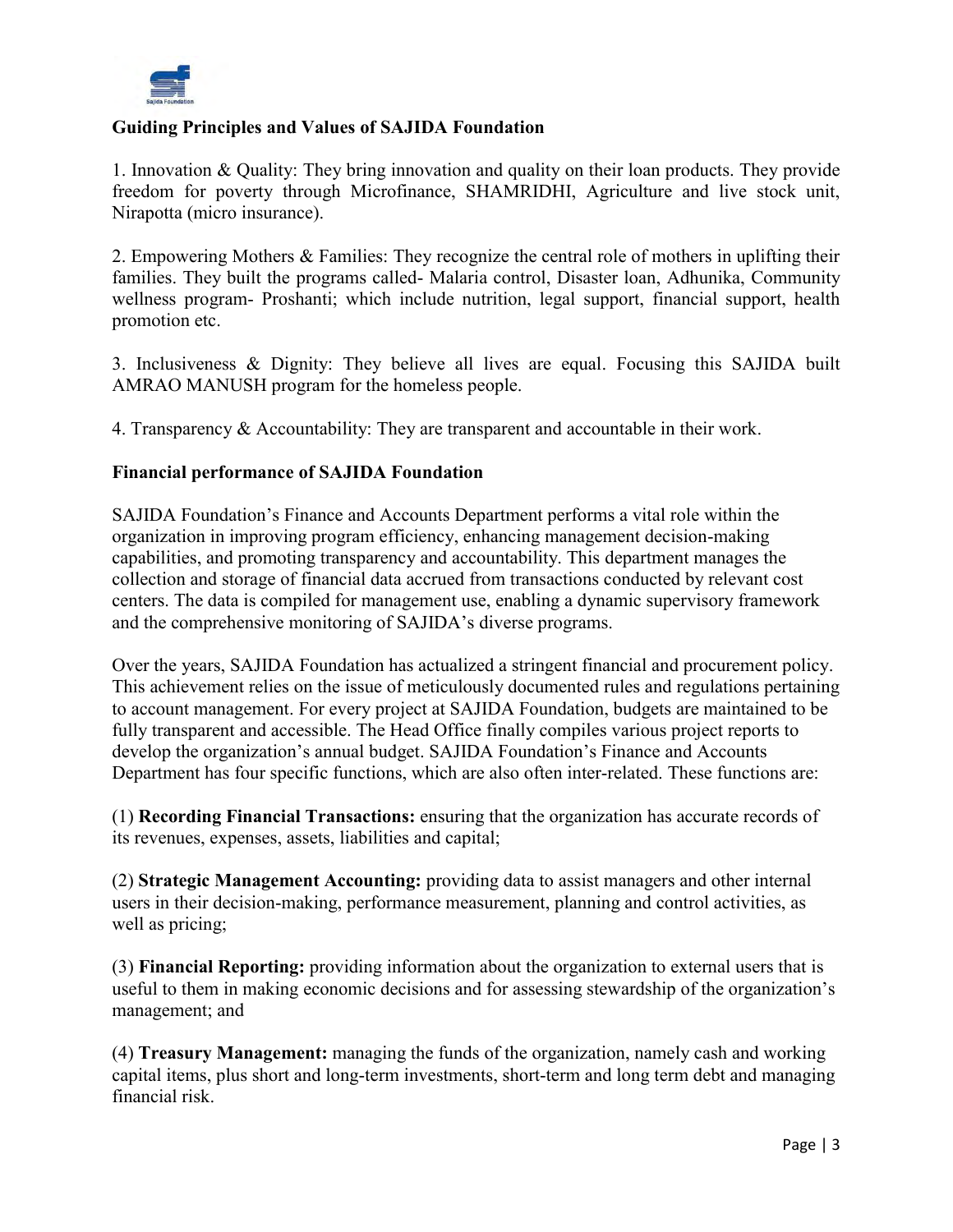

The Finance and Accounts Department prepares SAJIDA Foundation's financial statements in strict accordance with international reporting and accounting standards. SAJIDA Foundation strives for excellence and transparency in its financial reporting. SAJIDA has received numerous national and international awards in recognition for its accomplishments in the preparation, disclosure and maintenance of a commendable financial reporting platform. The Foundation has regularly received awards and recognitions from the Institute of Chartered Accountants of Bangladesh (ICAB) and the South Asian Federation of Accountants (SAFA). SAJIDA Foundation has also been awarded a trophy by the International Labour Organization's (ILO) Microinsurance Innovation Facility for its commitment to enhancing the value of microinsurance and for participating in the ILO Practitioners Learning Group (PLG) on Improving Client Value 2011-2013. The trophy was awarded at the PLG Experience Sharing on Improving Client Value Forum held on November 10, 2013 in Jakarta, Indonesia. SAJIDA Foundation was also selected as Most Innovative Institution (MFI) under Citi Micro-entrepreneurship Awards by the Citi Foundation. A complete list of awards and recognitions are listed in the table below.

| Year | Award                                                                                            | <b>Awarding Body</b>                                       |
|------|--------------------------------------------------------------------------------------------------|------------------------------------------------------------|
|      | 2 <sup>nd</sup> Prize for Best Published Accounts and Reports                                    | Institute of Chartered Accountants of<br>Bangladesh (ICAB) |
| 2006 | <b>Merit Certificate</b>                                                                         | South Asian Federation of Accountants<br>(SAFA)            |
|      | 3 <sup>rd</sup> Prize under the NGO/NPO Sector for Best<br><b>Published Accounts and Reports</b> | Institute of Chartered Accountants of<br>Bangladesh (ICAB) |
| 2008 | Joint 1st Runners Up for Presented Accounts<br>Award under the NGO Sector                        | South Asian Federation of Accountants<br>(SAFA)            |
|      | 2nd Prize under the NGO/NPO Sector for Best<br><b>Published Accounts and Reports</b>             | Institute of Chartered Accountants of<br>Bangladesh (ICAB) |
| 2009 | <b>Merit Certificate</b>                                                                         | South Asian Federation of Accountants<br>(SAFA)            |
|      | 1st Prize under the NGO/NPO Sector for Best<br><b>Published Accounts and Reports</b>             | Institute of Chartered Accountants of<br>Bangladesh (ICAB) |
| 2010 | 1 <sup>st</sup> Runner-up                                                                        | South Asian Federation of Accountants<br>(SAFA)            |
|      | 1st Prize under the NGO/NPO Sector for Best<br><b>Published Accounts and Reports</b>             | Institute of Chartered Accountants of<br>Bangladesh (ICAB) |
| 2011 | <b>Merit Certificate</b>                                                                         | South Asian Federation of Accountants<br>(SAFA)            |
| 2012 | Merit Certificate under the NGO/NPO Sector for<br><b>Best Published Accounts and Reports</b>     | Institute of Chartered Accountants of<br>Bangladesh (ICAB) |
|      | 2 <sup>nd</sup> Prize under the NGO/NPO Sector for Best                                          | Institute of Chartered Accountants of                      |
|      | <b>Published Accounts and Reports</b><br><b>Merit Certificate</b>                                | Bangladesh (ICAB)<br>South Asian Federation of Accountants |
|      |                                                                                                  |                                                            |

#### **Awards and Recognitions received by SAJIDA Foundation**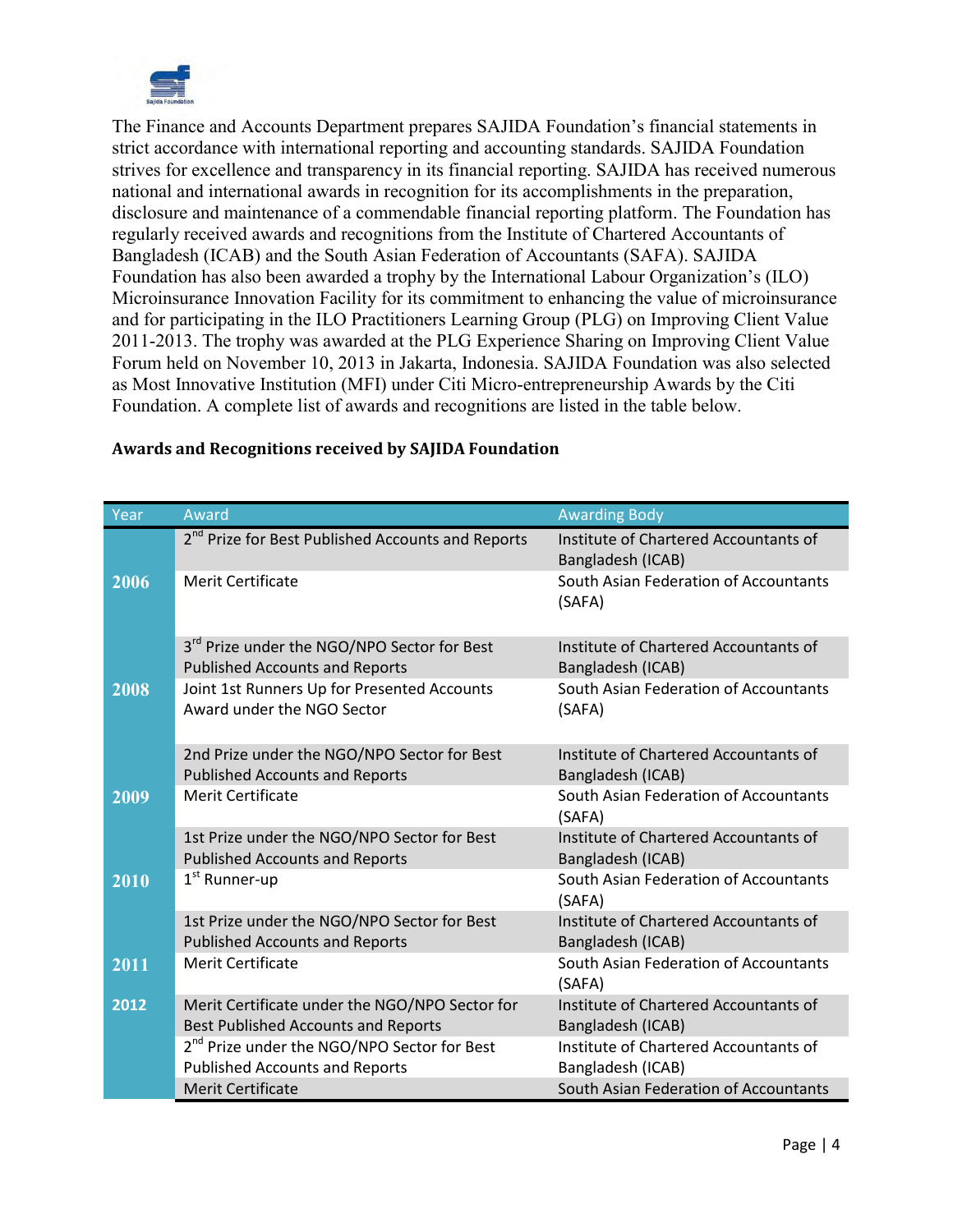

|      |                                                                                                                                                                           | (SAFA)                                                                        |
|------|---------------------------------------------------------------------------------------------------------------------------------------------------------------------------|-------------------------------------------------------------------------------|
|      | Most Innovative Microfinance Institution under Citi<br>Micro-entrepreneurship Awards                                                                                      | The Citi Foundation                                                           |
| 2013 | Trophy for commitment to enhancing the value of<br>microinsurance and for participating in the ILO<br>Practitioners Learning Group on Improving Client<br>Value 2011-2013 | Microinsurance Innovation Facility,<br>InterantionalLabour Organization (ILO) |
| 2014 | Best Microfinance Institution under Citi Micro-<br>entrepreneurship Awards                                                                                                | The Citi Foundation                                                           |
|      | 1st Prize under the NGO/NPO Sector for Best<br><b>Published Accounts and Reports</b>                                                                                      | Institute of Chartered Accountants of<br>Bangladesh (ICAB)                    |
|      | <b>Merit Certificate</b>                                                                                                                                                  | South Asian Federation of Accountants<br>(SAFA)                               |
|      | Merit Certificate for Best Corporate Award in the<br><b>NGO Sector</b>                                                                                                    | Institute of Cost and Management<br>Accountants of Bangladesh (ICMAB)         |
| 2015 | 2 <sup>nd</sup> Prize under the NGO/NPO Sector for Best<br><b>Published Accounts and Reports</b>                                                                          | Institute of Chartered Accountants of<br>Bangladesh (ICAB)                    |
|      | Joint Second Runner-up                                                                                                                                                    | South Asian Federation of Accountants<br>(SAFA)                               |
|      | 2 <sup>nd</sup> prize for Best Corporate Award in the NGO<br>Sector                                                                                                       | Institute of Cost and Management<br>Accountants of Bangladesh (ICMAB)         |
|      |                                                                                                                                                                           |                                                                               |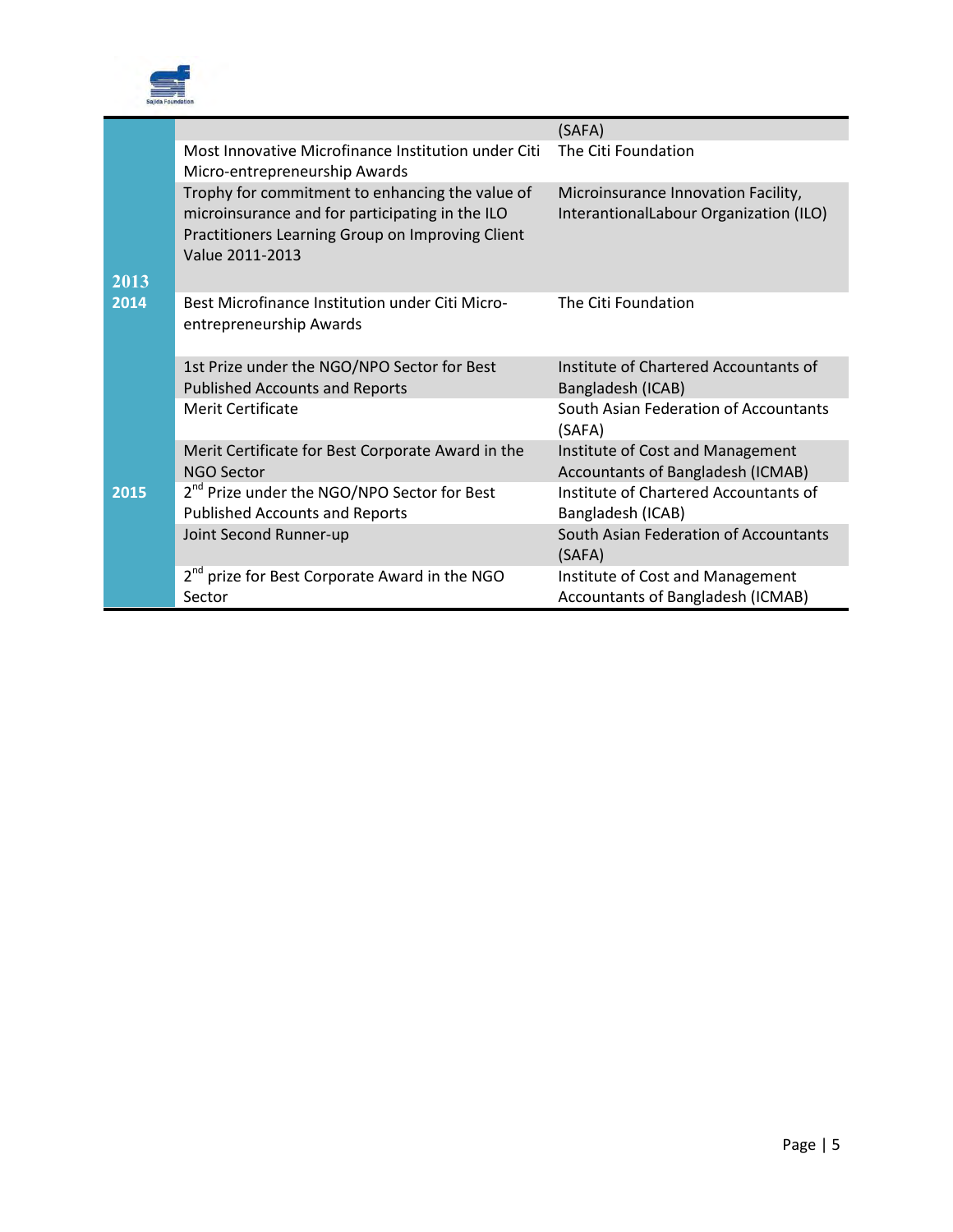

SAJIDA Foundation started its journey in 1987 as a family-funded school in the garage of the founder Syed HumayunKabir's residence. It supported underprivileged children who might not obtain an education otherwise. By 1993, the organization had evolved into a formal institution offering microcredit to poor urban women. At that time, it focused its activities in the urban neighborhoods of —old Dhaka". Over the next decade, the micro-credit program flourished and SAJIDA began to provide a variety of loans to heterogeneous groups of family entrepreneurs. It did so in tandem with numerous types of social development programs. With its success attributable to the visions of its humble and selfless founder, SAJIDA has maintained Syed HumayunKabir's focus on the plight of the less fortunate. Though



Syed Humayun Kabir Founder

SAJIDA Foundation now supports a diverse portfolio of programs, Syed H. Kabir's philanthropic and conscientious worldview, in addition to Sajida H. Kabir's ambitious and hardworking personality, continue to define the organization's distinct set of values. Over the years, an unflagging dedication to institutional development has consolidated SAJIDA Foundation as a sustainable, transparent, and scrupulous institution delivering quality services to the poor. SAJIDA Foundation now boasts six million patrons, working in 2,666 villages and cities across 18 districts, with a staff of 1,949 people. The exemplary efforts undertaken by SAJIDA's founder, as well as those of his wife, have been inspirational for younger generations. Their own children now strive to uphold their parents' principles and ethics, and believe in being socially responsible for those less fortunate than themselves.

Contribution of Pfizer Family Through a remarkable gesture of corporate charity, Pfizer Inc-New York initially sold and subsequently donated 51% share of Pfizer Laboratories (Bangladesh) Ltd. (subsequently renamed Renata Limited) to SAJIDA. Today SAJIDA has grown into a self-sustaining organization with a majority of its programs financed by dividend earnings from Renata Limited, service charges from microfinance operations, and fees from its health and insurance ventures.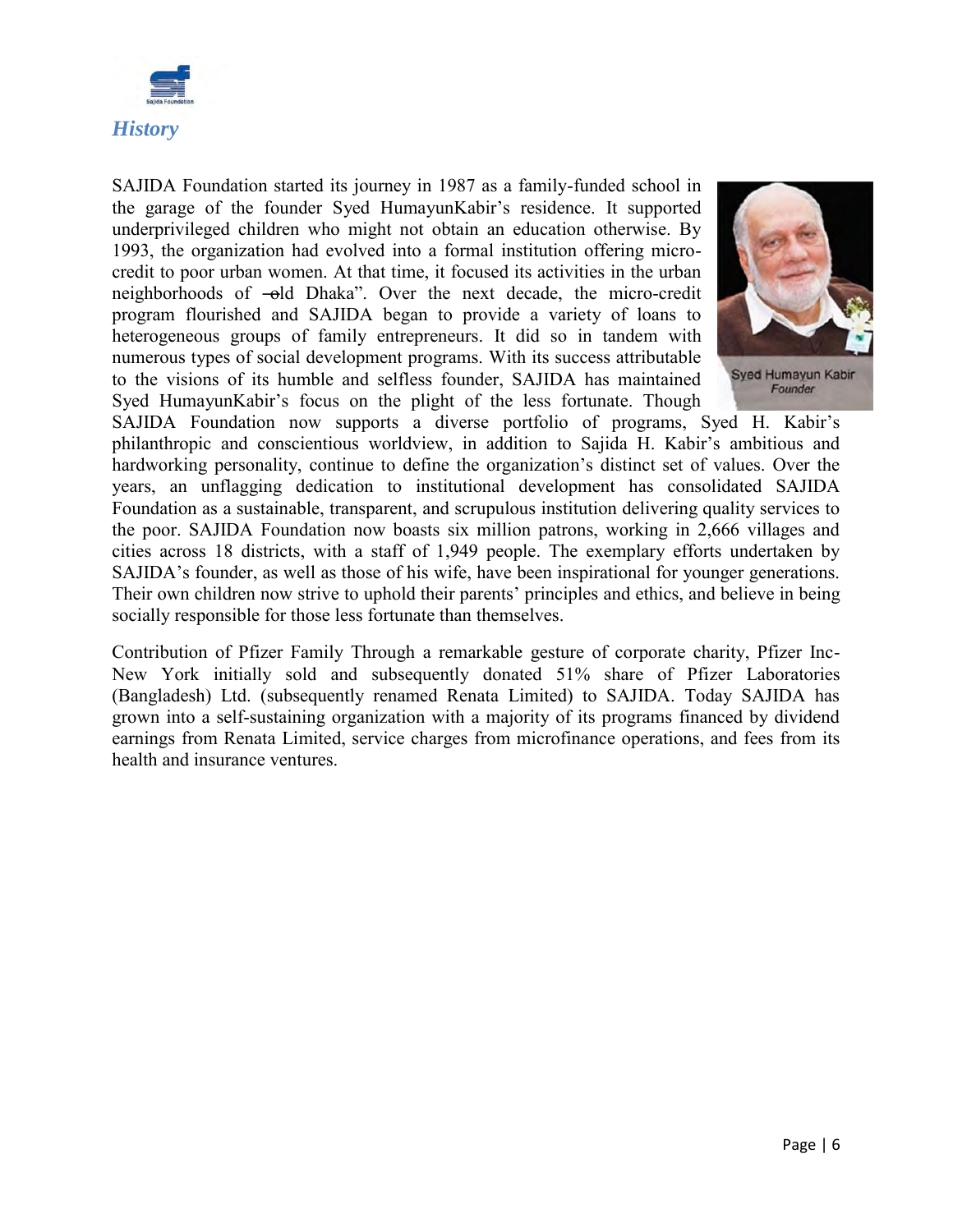

Main programs of SAJIDA Foundation are:

- [Microfinance](http://www.sajidafoundation.org/microfinance/)
- [Samriddhi](http://www.sajidafoundation.org/samriddhi/)
- [Agriculture & Livestock Unit](http://www.sajidafoundation.org/agriculture-livestock-unit/)
- [Micro insurance](http://www.sajidafoundation.org/microinsurance/)
- Pre approved loans
- [Health](http://www.sajidafoundation.org/health/)
- [Psychosocial Counseling Centre](http://www.sajidafoundation.org/psychosocial-counseling-centre/)
- [AmraoManush](http://www.sajidafoundation.org/amrao-manush/)
- [Impact](http://www.sajidafoundation.org/impact/)
- [Adhunika Women's Centre](http://www.sajidafoundation.org/adhunika-womens-centre/)
- [Community Climate Change](http://www.sajidafoundation.org/community-climate-change/)
- [Financial Inclusion –](http://www.sajidafoundation.org/financial-inclusion-optix/) OPTIX
- [Education](http://www.sajidafoundation.org/education/)
- Citi Micro [entrepreneurship Awards](http://www.sajidafoundation.org/citi-microentrepreneurship-awards/)

#### **Microfinance**

Microfinance serves as one of the most successful tools to alleviate poverty in Bangladesh. SAJIDA Foundation has been part of this monetary revolution for the last two decades through its Microfinance Program.

#### **Enrich/Sammridhi**

Enhancing Resources and Increasing Capacities of Poor Households towards Elimination of their Poverty (ENRICH) is an integrated development project implemented by SAJIDA Foundation in partnership with Palli Karma Sahayak Foundation (PKSF).

#### **Agriculture and Livestock Unit**

SAJIDA Foundation started an Agriculture and Livestock Unit in 2013. This unit proposes to boost agricultural productivities and generate employment in rural areas.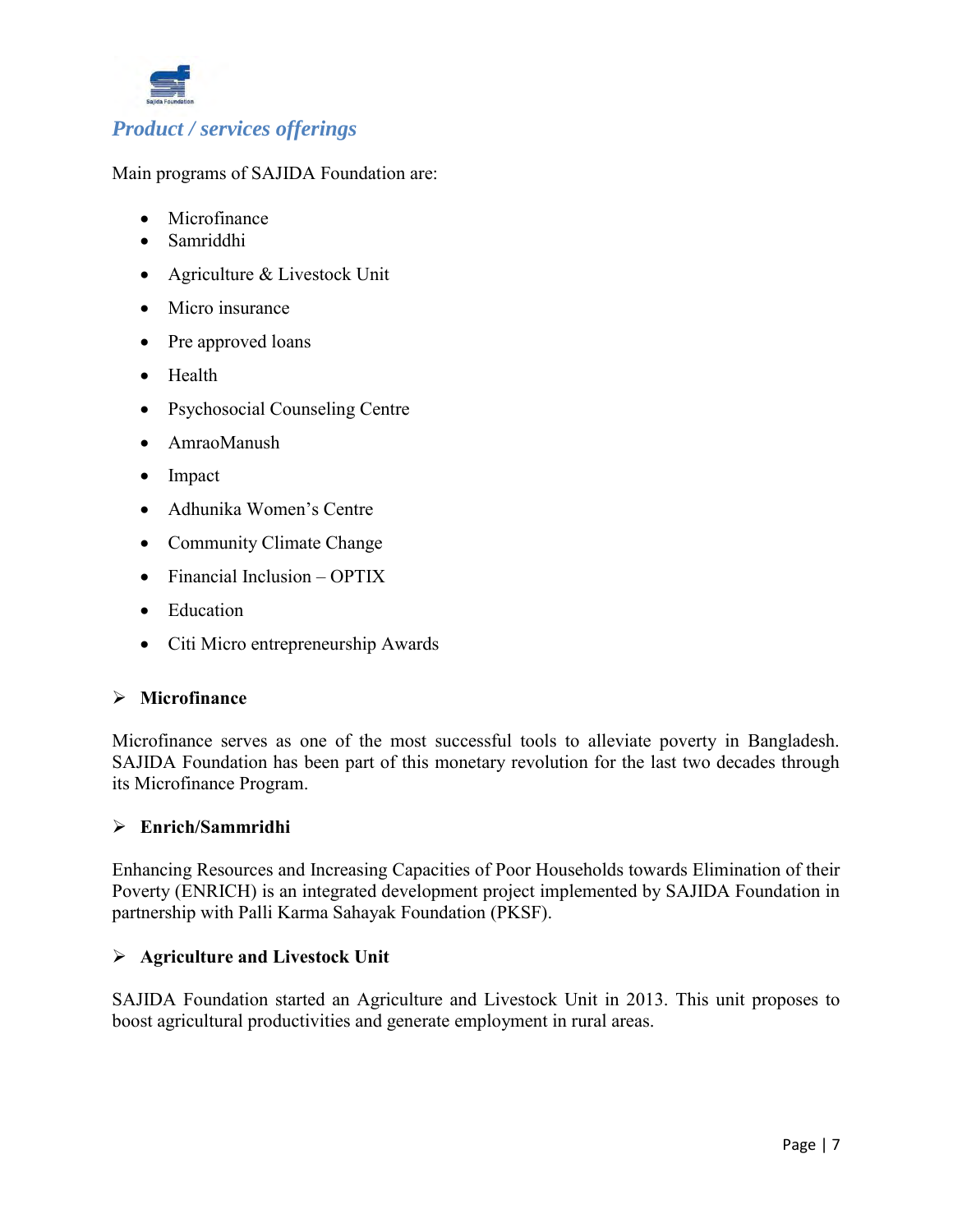

#### **Micro insurance**

In Asia, Bangladesh has the highest incidence of catastrophic health costs that often drive the poor deep into poverty by absorbing 10–40% of household resources and add 4% population or around 6 million people to the extreme poverty yearly. In an attempt to address this issue SAJIDA Foundation designed a comprehensive micro insurance product titled Nirapotta (Safety net), initially known as HELP, to provide social protection and security to its microcredit program members and their families.

#### **Pre approved loans**

SAJIDA allows for preapproved loans for seasonal enterprises. The organization takes into account the need for seasonal changes of certain clients and approves loans for these changes in advance when providing loans for the current season. For instance, a borrower who might be investing in a t-shirt business today might need to invest in sweater production for the winter season. The loan for the following loan is approved when the first loan is. A client is allowed to take this loan between 3 to 6 months from the date of disbursement of core loan i.e two loans duration which is maximum 15 months.

#### **Health**

SAJIDA Foundation's health programs encompass various initiatives. Two secondary care hospitals with 100 and 70 beds operate in Keraniganj and Narayanganj. The Institute of Health Science offers a government approved, and Bangladesh Nursing Council accredited, two-year Community Paramedic course. In one of the remotest areas of Sunamganj district, the Foundation operates a malaria control program. In Niketon, a Center offers Psychosocial Counseling Support Services to Dhaka residents.

#### **Psychosocial Counseling Centre**

SAJIDA Foundation believes in supporting the mental wellness needs of all individuals. The Foundation views psychosocial counseling as an effective tool to enhance well-being, coping strategies, self-awareness, personal growth, and healthy lifestyle choices. With this aim, SAJIDA Foundation established its Psychosocial Counseling Center in Dhaka, offering a range of counseling facilities by way of a team of qualified and experienced counselors.

#### **AmraoManush – We are People Too**

SAJIDA Foundation launched the AmraoManush (translatable as —We are People Too") project in March 2008. This undertaking seeks to improve living conditions for the -floating people" and aids them in to realize sustainable advancements in living standards.

#### **Improving and Promoting Access to Safe water, Sanitation and Hygiene (IMPACT)**

SAJIDA Foundation's Improving and Promoting Access to Safe Water, Sanitation and Hygiene (IMPACT) program aims to address this gap in services for two groups of people: pavement dwellers in different locations of Dhaka city and working children in old Dhaka and Keraniganj.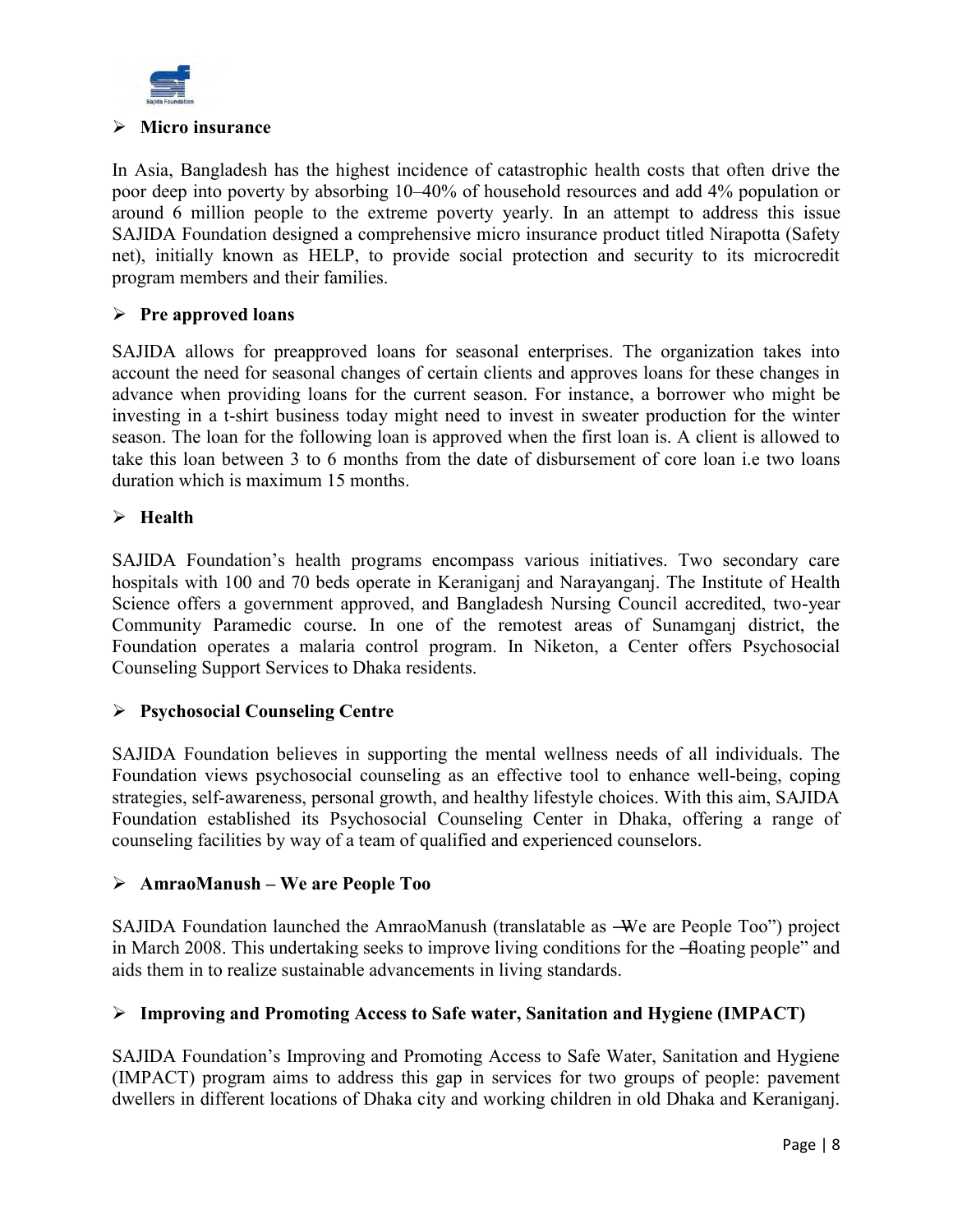

Launched in October 2012, this 5 year project funded by Water Aid has four components: Water, Sanitation, Hygiene and Advocacy (WASH).

#### **Adhunika Women's Centre**

In April 2012, SAJIDA Foundation took over the management of Adhunika Women's Center, an initiative by the US-based NGO, Adhunika Foundation. Adhunika Women's Center is dedicated to positively impacting the lives of women by empowering them in their communities.

#### **Community Climate Change Project (CCCP)**

Global climate change has severely impacted Bangladesh. In August 2014, SAJIDA Foundation, in partnership with Palli Karma-Sahayak Foundation (PKSF) and the World Bank, established a Community Climate Change Project (CCCP). The project is being implemented in Chinadulli and Noarpara unions, located in the Islampur sub-district of Jamalpur. Islampur is affected by frequent floods and river erosion caused by fluxes in the rivers Jamuna and Brahmaputra.

#### **Financial Inclusion - Optimizing Performance through Improved Cross-sell (OPTIX)**

Microfinance ventures have grown rapidly in Bangladesh and opened up economic portals for millions of women and men formerly living in poverty. SAJIDA Foundation has been selected as a partner of Optimizing Performance through Improved Cross (X)-Sell (OPTIX). OPTIX is funded by MetLife Foundation which has acquired a grant from Rockefeller Philanthropy Advisors and is managed by the technical advisors, Bankable Frontier Associates (BFA).

#### **Education**

SAJIDA Foundation started its journey in 1987 as a humble educational initiative for underprivileged children. It was launched as a privately-funded school in the garage of the founder's residence. As the Foundation established itself as a formal NGO and grew to acquire new programs, education has remained a priority. As such, SAJIDA Foundation operates a nonformal primary education program and offers scholarships under the umbrella of its Nirapotta micro insurance platform.

#### **[Citi Micro entrepreneurship Awards](http://www.sajidafoundation.org/citi-microentrepreneurship-awards/)**

Launched in 2005, the Citi Micro entrepreneurship Awards program is a signature initiative of the Citi Foundation aimed at raising awareness about the importance of micro entrepreneurship and microfinance in supporting the financial inclusion and economic empowerment of lowincome individuals. The 2017 Citi Micro entrepreneurship Awards Program is jointly organized by Citibank N.A., Bangladesh, and SAJIDA Foundation along with the support of Credit and Development Forum (CDF), Palli Karma Sahayak Foundation (PKSF), Microcredit Regulatory Authority (MRA), Channel i and The Daily Star. The program was launched at a city conference centre in the capital, which will award micro entrepreneurs in different categories aimed at empowering women in different communities with accelerating financial inclusions.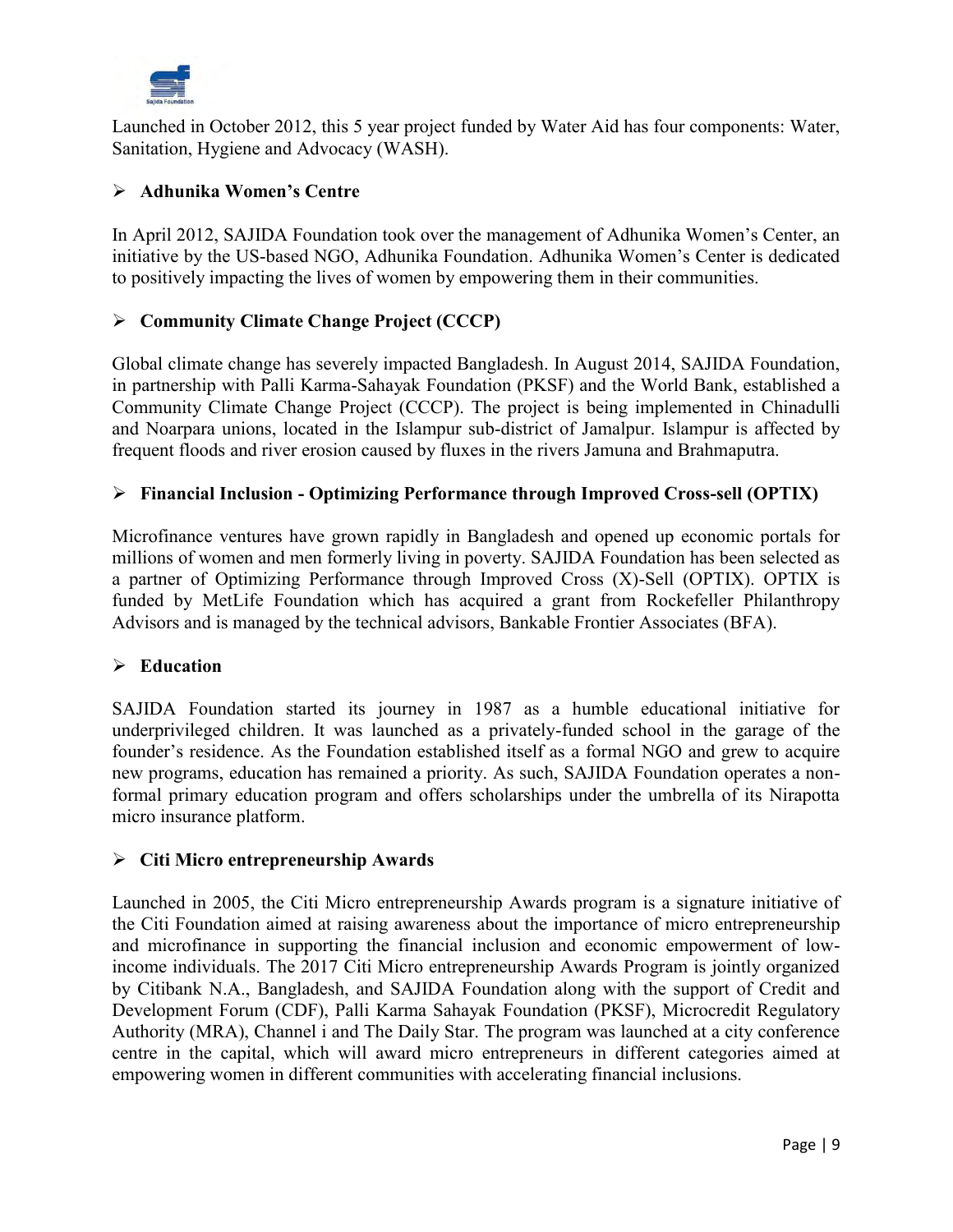

### *Operational network organogram*

Operational organogram of SAJIDA Foundation is given bellow:

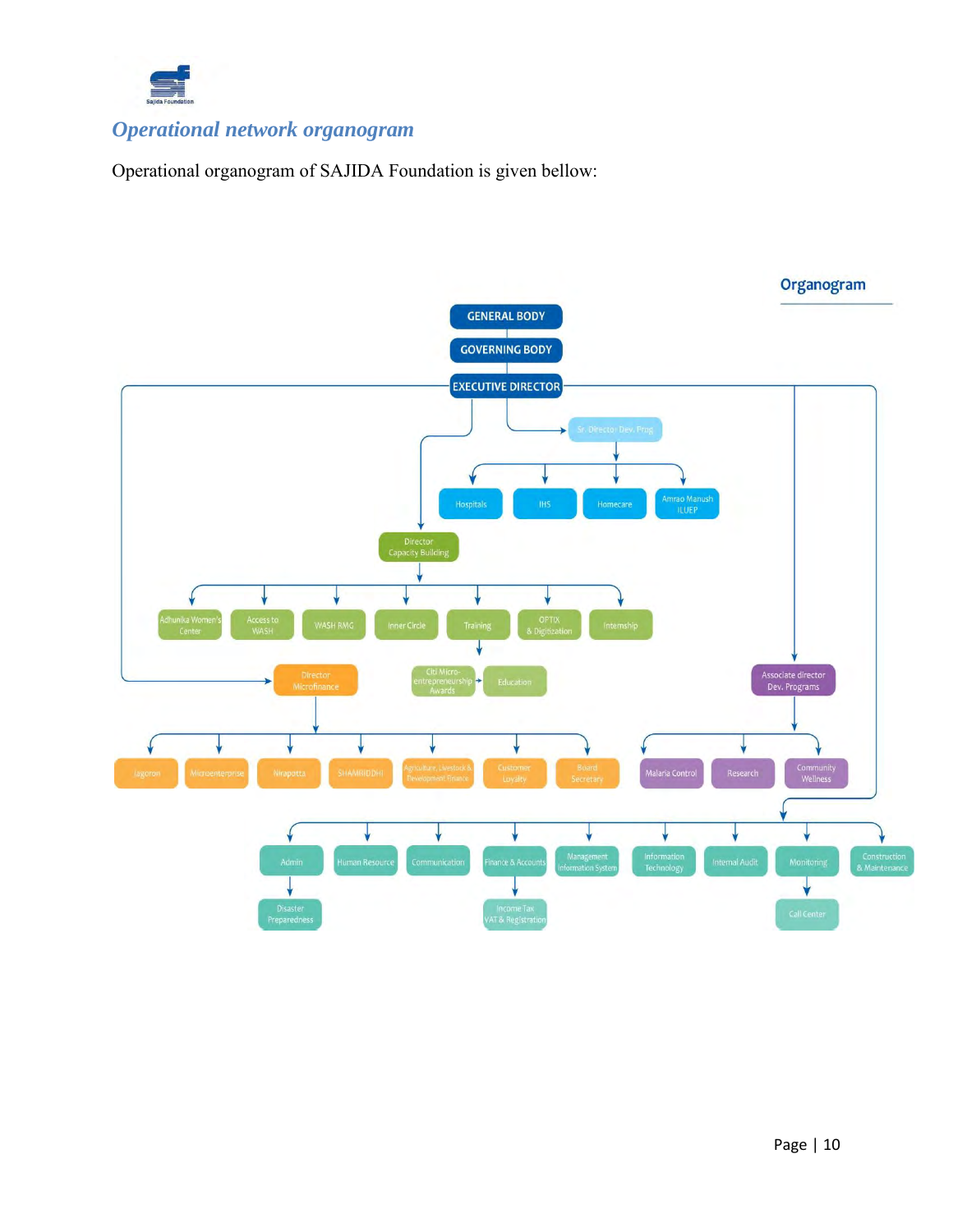

Some program's of SAJIDA FOUNDATION vision for the future need to improve. Those are given bellow:

#### **Training program**

In the future, an extended trainer's pool will be developed from the best performers of various levels of staff of microfinance program in order to engage them to train the fellow microfinance staff. Planned efforts will be undertaken to groom the newly recruited managerial staff for microfinance operations and support departments as part of talent management.

#### **Nirapotta program/microinsurance**

SAJIDA's Nirapotta program is unique in providing coverage for both preventive and curative healthcare for the poor, which settles in with the Government of Bangladesh's mandate to ensure Universal Health Coverage by 2032 in keeping with the SDGs. It includes:

> Universal Health Coverage

SAJIDA seeks to establish Nirapotta as a model program for Universal Health Care (UHC) in Bangladesh. The organization planned to enhance and expand the existing Nirapotta program through innovative product development, digitization, improved claim processing and through partnership with the Government, insurance companies, hospitals and other similar organizations. An initiative is also being undertaken to introduce pre-payment discount card, a major feature of UHC, in their Hospitals.

 $\triangleright$  Students Involvement – BASIC (Be Aware of Socially Intricate Community)

SAJIDA wants their students to develop a complete awareness of their role in the society as they grow. While they excel academically, which merely serves self-gratification, they also need to be sensitive of privileged opportunity, inequality, marginalization, complex social fabric, nature, stereotyping etc. that very much exist in community. Students who receive Nirapottta stipends will be involved in various social campaigns, coaching promising students, awareness programs etc.

 $\triangleright$  Redesigning Education Schemes

The future of the Nirapotta program lies in increased coverage through partnerships for education stipends for students unable to rise beyond their circumstances due to a lack of resources.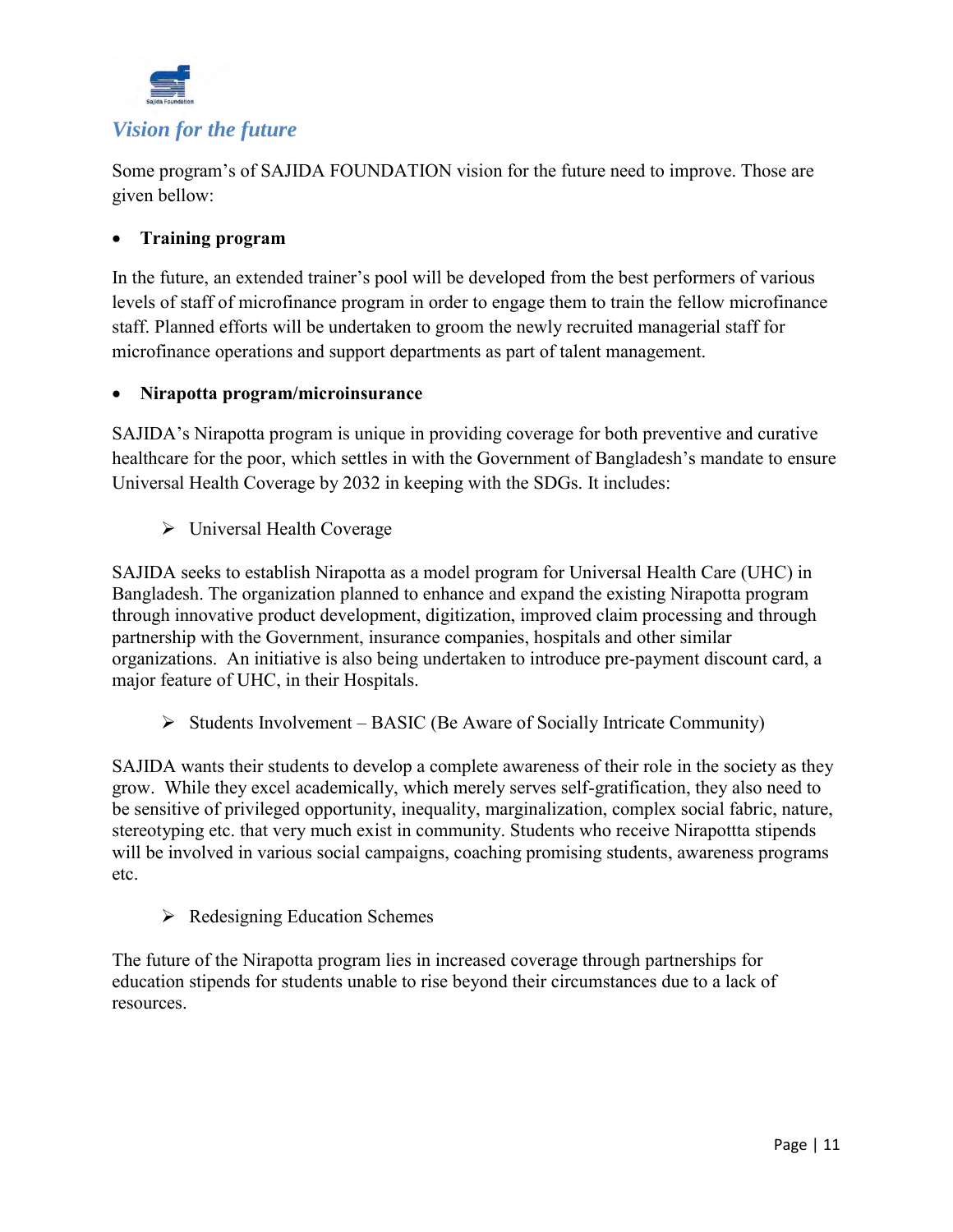

#### **Education program**

There are 357 children and adolescents enrolled under the Nagar Pathabasi-AmraoManushprogramme, including those in the PDCs and in the surrounding primary and secondary schools. Future plans of the organisation's education program include integrating all education programs so as to improve the quality of the program, thereby developing future leaders from those traditionally left behind.

#### *Job description*

I have joined SAJIDA FOUNDATION as an intern on 22<sup>nd</sup> October 2017 and continued till 22<sup>nd</sup> January 2017. The main reason to choose Microfinance at SAJIDA FOUNDATION is to learn about microfinance operations of SAJIDA Foundation. I have joined SAJIDA Foundation as an Intern to work on microfinance program and Citi Micro entrepreneurship (CMA) Award; organize by SAJIDA Foundation and Citi Foundation that awards the successful micro entrepreneurs and the Microfinance Institutions in 6 categories through a competitive selection process in Bangladesh.

#### *Specific responsibilities*

- to learn about microfinance operations of SAJIDA Foundation
- visit enterprises of micro entrepreneurs to know about the improvement of loan borrower
- Filling and documenting the submitted applications as per winning category
- Giving entry of the data from the application and assist to rank the applications accurately
- Prepare formative report on application's category and numbers and submit the report to the authority concerned on regular basis
- Assist to presentation the report to the screening committee
- Help draft the press release as part of media campaign for CMA and coordinate with media
- Coordinate and assist to organization different types of meetings of the program

#### *Objective of job*

- collecting data for microfinance program
- visiting different microentrepreneurs for collecting information about their improvement
- collecting all CMA application and scoring them according to categories
- preparing a PowerPoint Presentation Slide for the screening committee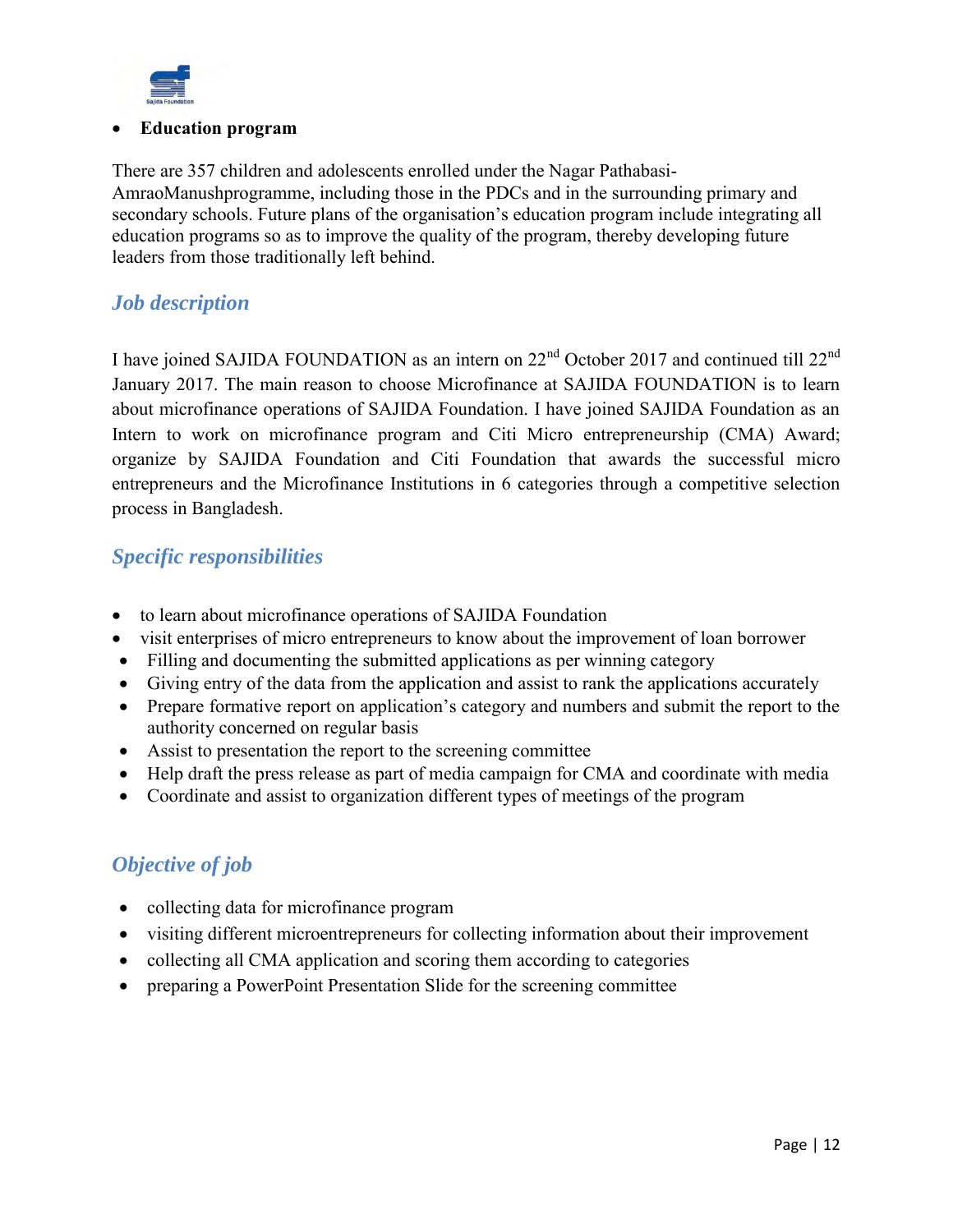

#### **Methodology of the Study**

This report is divided into two topics—

- **Impact of Microfinance**
- **Award program**

#### **Impact of Microfinance:**

- **Microfinance objectives**
- **Improvement of loan borrowers**
- types of microfinance and the loan process

#### **Award program:**

- $13<sup>th</sup>$  Citi Micro entrepreneurship award (CMA)
- **Peropensi** process of award program
- Impact of the CMA program

#### **Limitations of the Study**

Alike every other report, this report also has some shortcomings. The limitations which have been identified are as follows:

- $\triangleright$  Many procedural matters of microfinance program the process were not communicated under proper supervision. So, those parts have been written on the bias of own observation, which might vary person to person.
- $\triangleright$  Lack of in-depth knowledge and inexperience was one of the most important factors that have constituted the limitation of the study.
- $\triangleright$  Because of some valid confidential issues the company did not share some necessary information.
- $\triangleright$  The allocated time was not sufficient for me to make the study a complete and fruitful one as my intern at SAJIDA FOUNDATION started lately.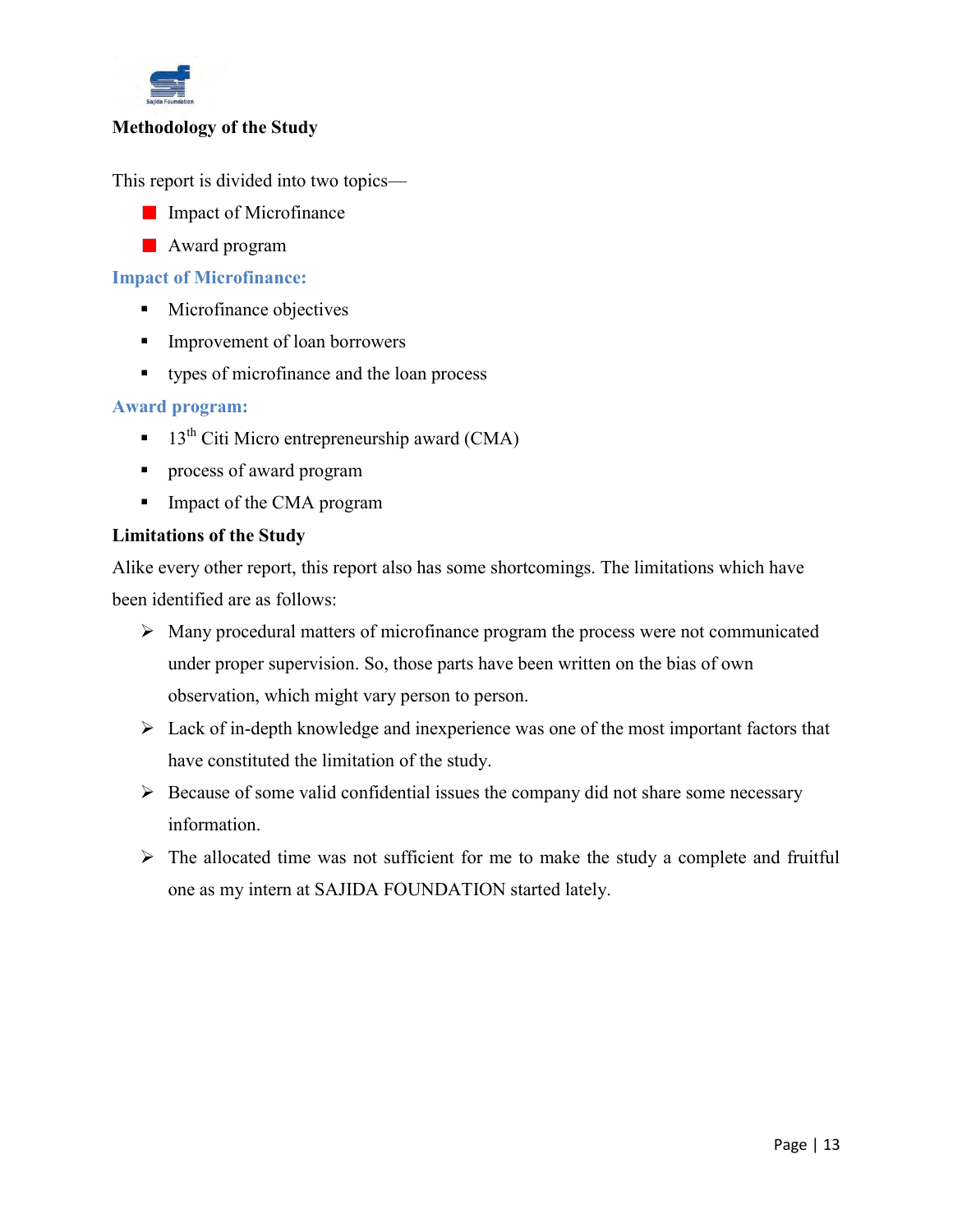

Delinquent loan is a bad for a microfinance program, which increases due to some overdue members. It posses negative impact on the whole organization.

Reasons—

- $\checkmark$  the members who are not included under target population; get enter to organization
- $\checkmark$  If members of another organization admitted to this organization with the help of local influential.
- $\checkmark$  if membership is done from collision between wife and husband
- $\checkmark$  if membership is done by the person who is not workable

For CMA program—

- $\triangleright$  The microenterpreneurs those who have been awarded from previous program are not applicable to apply for the next Citi Micro entrepreneurship Award
- Person related with SAJIDA Foundation also the organization (SAJIDA Foundation) can not apply for the competition.

#### *Recommendations*

To overcome microfinance program we should follow some steps—

- $\checkmark$  Finding the reasons when delinguent loan occurs and trying recover the overdue loan by encouraging for proper loan and taking necessary steps
- $\checkmark$  taking help from good staff by visiting team work, also taking help from members family
- $\checkmark$  finding those persons who breaks the rules and regulations and cancel their membership
- $\checkmark$  recruiting skilled stuff
- $\checkmark$  if necessary lawful step should be taken

For Citi Micro entrepreneurship Award --

- $\triangleright$  The application form cannot be apply directly by micro entrepreneur which are applied through banks or Microfinance organizations
- $\triangleright$  Follow up step should be improved.
- $\triangleright$  Format of application scoring process should be change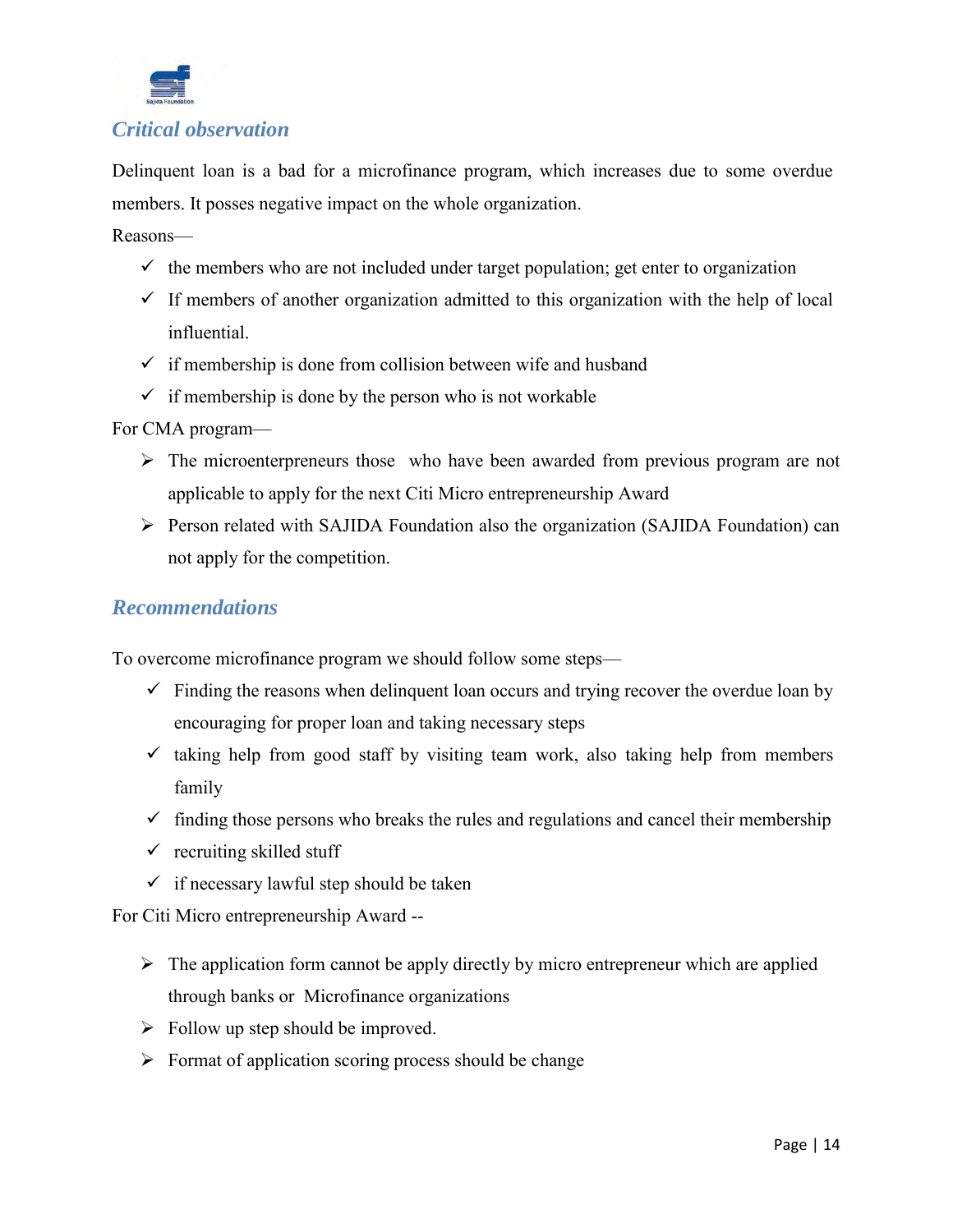

 *Topic # 1*

## **Impact of Microfinance of SAJIDA Foundation**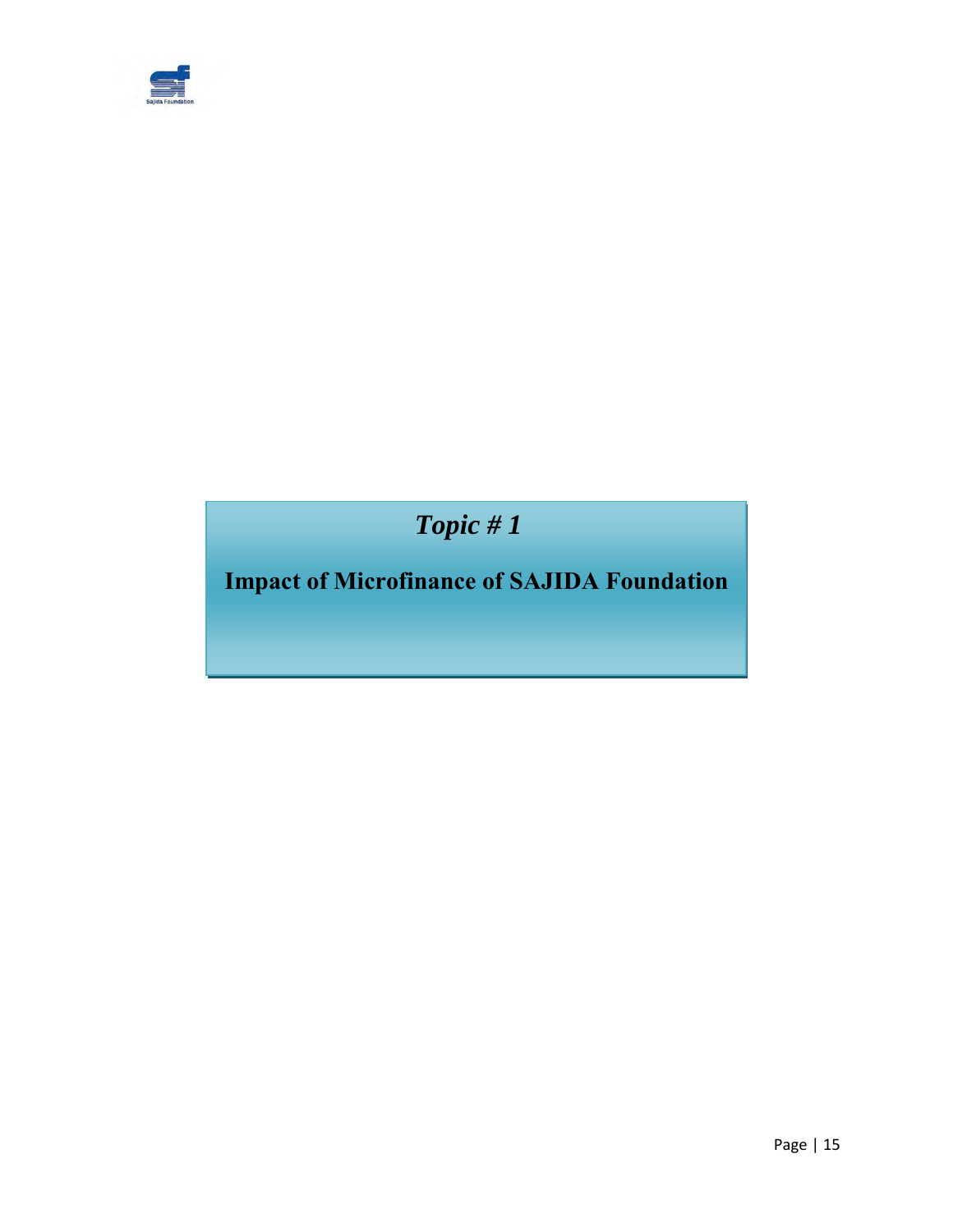

#### **Objectives of Microfinance**

The main objective of Microfinance is to promote self-sufficiency and economic development among people who don't have access to the traditional financial sector.

Microfinance is the main program of SAJIDA Foundation. Low income people are getting benefitted by this Microfinance program and can alleviate the poverty. Main objectives of microfinance of SAJIDA Foundation is given bellow—

- By providing loan to low income people may increase their family income
- Creating opportunities for employment specially for women and her family which helps to built self-confidence on them
- creating institutional structure by creating organizations and recognition and credit programs for establishing the organization on strong foundation
- confirming the women's economic freedom and equality of men-women

#### **Introduction**

In revising microfinance services to remain sustainable in the long run, our dynamic world obligates that one be versatile and innovative. Product and implementation structures need tailoring if they are to meet the needs of dissimilar communities. This adaptability is crucial if socio-economic initiatives are to a have lasting impacts on a population's well-being. Accordingly, SAJIDA Foundation's microfinance program offers the following loan products—

- Rural Microcredit (RMC)
- Urban Microcredit(UMC)
- Micro Enterprise (ME)
- Agricultural Seasonal Loan
- Loan for the Service Holders
- Ultra Poor Loan

Moreover there is also some microcredit or loans available at SAJIDA Foundation those are given bellow:

- seasonal loan price (SLP)
- environment disaster loan(DL)
- education loan (EL)
- home loan (HL)
- emergency loan (EML)
- festival loan (FL)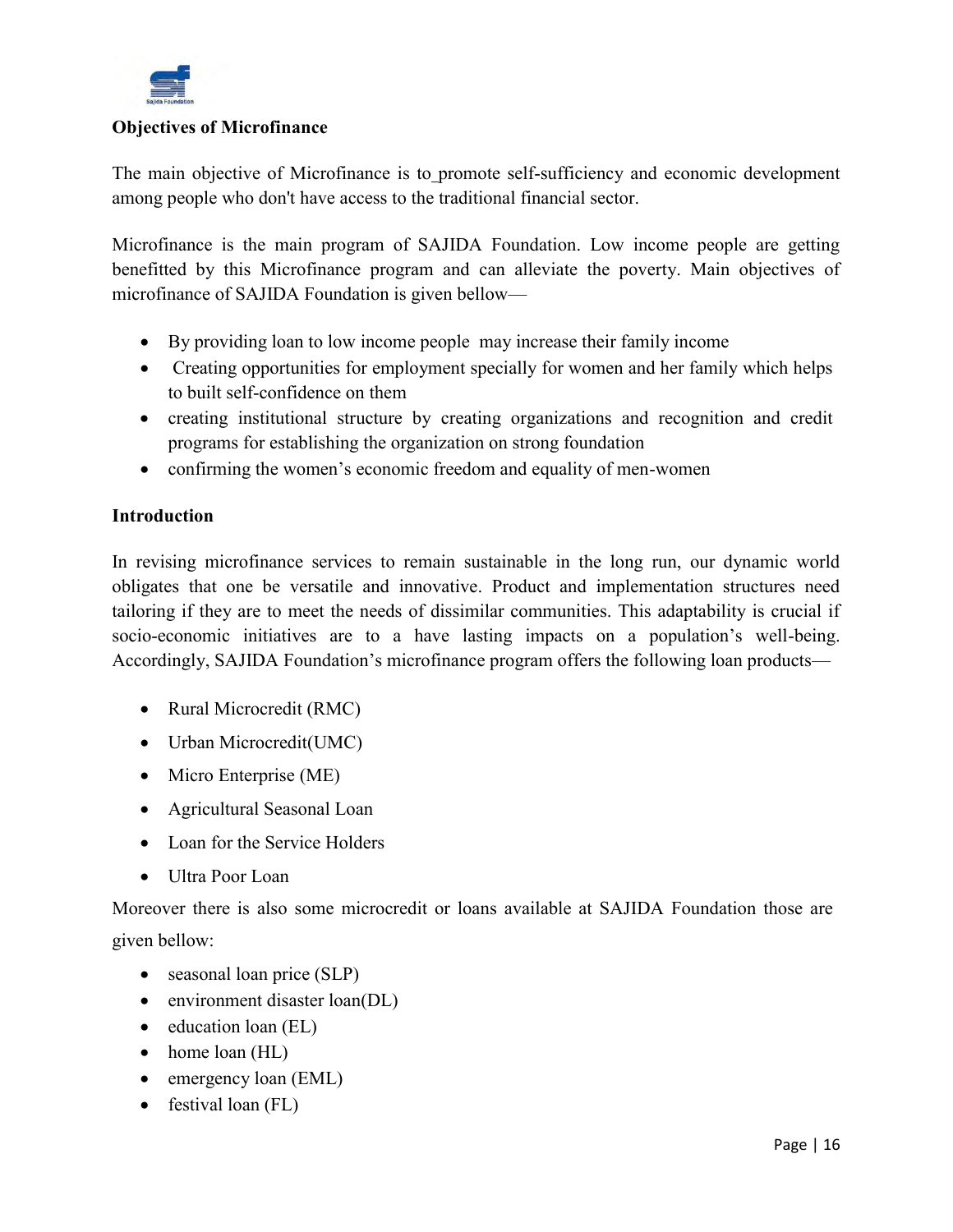

- health loan
- family loan (FmL)

#### **Classification of loan**

Loan can be divided into two ways—

- current loan and
- bad loan

**Current loan-** Duration of loan when loan is distributed is known as current loan. It can be divided into 4 types:

- Standard loan/ regular- if overdue is not present from distribution time to duration of loan then it is known as standard loan.
- susceptible/observable loan- if loan overdue is occurs during the distribution time to 30 days time then it's called susceptible / observable loan
- Substandard loan- after distributing loan from 31-180 days if loan overdue is there is called sub standard loan.
- Doubtful loan- after distributing loan from 181 to 365 days if there is any loans overdue present then it is called doubtful loan.

**Bad Loan-** After finishing the duration of current loan is called bad loan. To overcome this loan personal communication can be increase, administrative system can be improved.

A more extensive depiction of the different types of microfinance packages available follows:

- **Microcredit-** SAJIDA Foundation's micro-credit program is collateral-free.
	- SAJIDA Foundation's micro-credit program is implemented through a group model whereby members form groups of five and subsequently form centers composed of roughly six groups.
	- Credit Officers hold weekly meetings to undertake transactions and processing.
	- Target families are identified on the basis of sex, age, and household income,
	- After which interested persons are invited for group discussions on SAJIDA Foundation's microcredit products and regulations.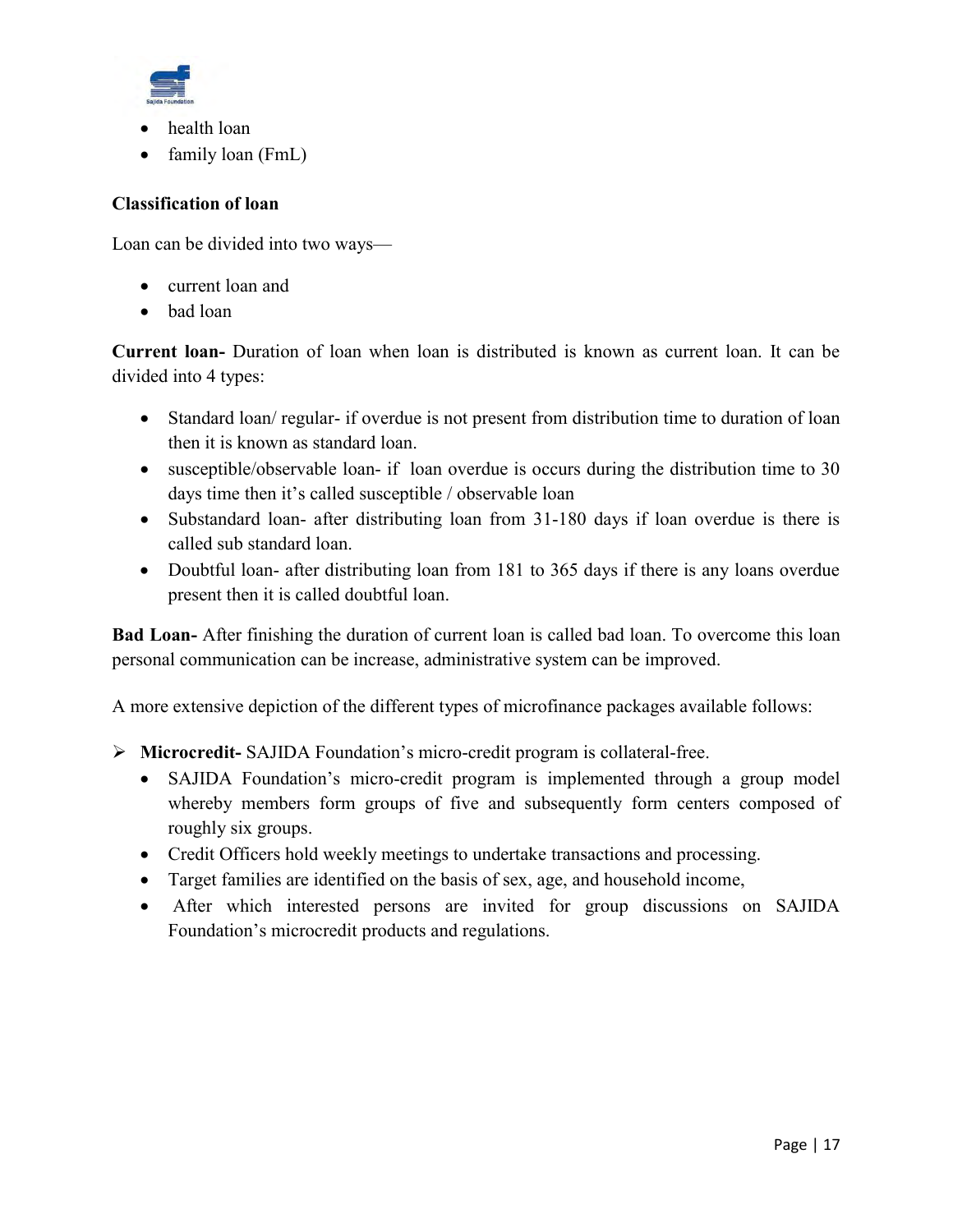

#### **Micro-enterprise Loan (Agrosor)**

Available to both men and women, the micro-enterprise program provides services on either a group or individual basis.

- Most members are recruited through surveys, with the majority of loans given on an individual basis.
- A small number of micro-credit borrowers' graduate from the micro-credit program to become micro-enterprise program members.
- The micro-enterprise program offers enterprise loans to entrepreneurs seeking to enlarge their businesses.
- A minimum of 2 years business experience, a visible venture and the businesses' potential to generate employment are the primary requirements to qualify for a micro-enterprise loan.
- Loan amounts range from BDT 50,000 to BDT 2,500,000. A guarantor's signature is required for all micro-enterprise loan agreements.
- Micro-enterprise members are required to save BDT 200 per month in addition to the mandatory initial savings of 2.5% of the loan amount.





#### **Supplementary Loans**

Supplementary loans are offered to existing borrowers in order to equip them to face unexpected emergencies and safeguard their families.

Supplementary loan products include—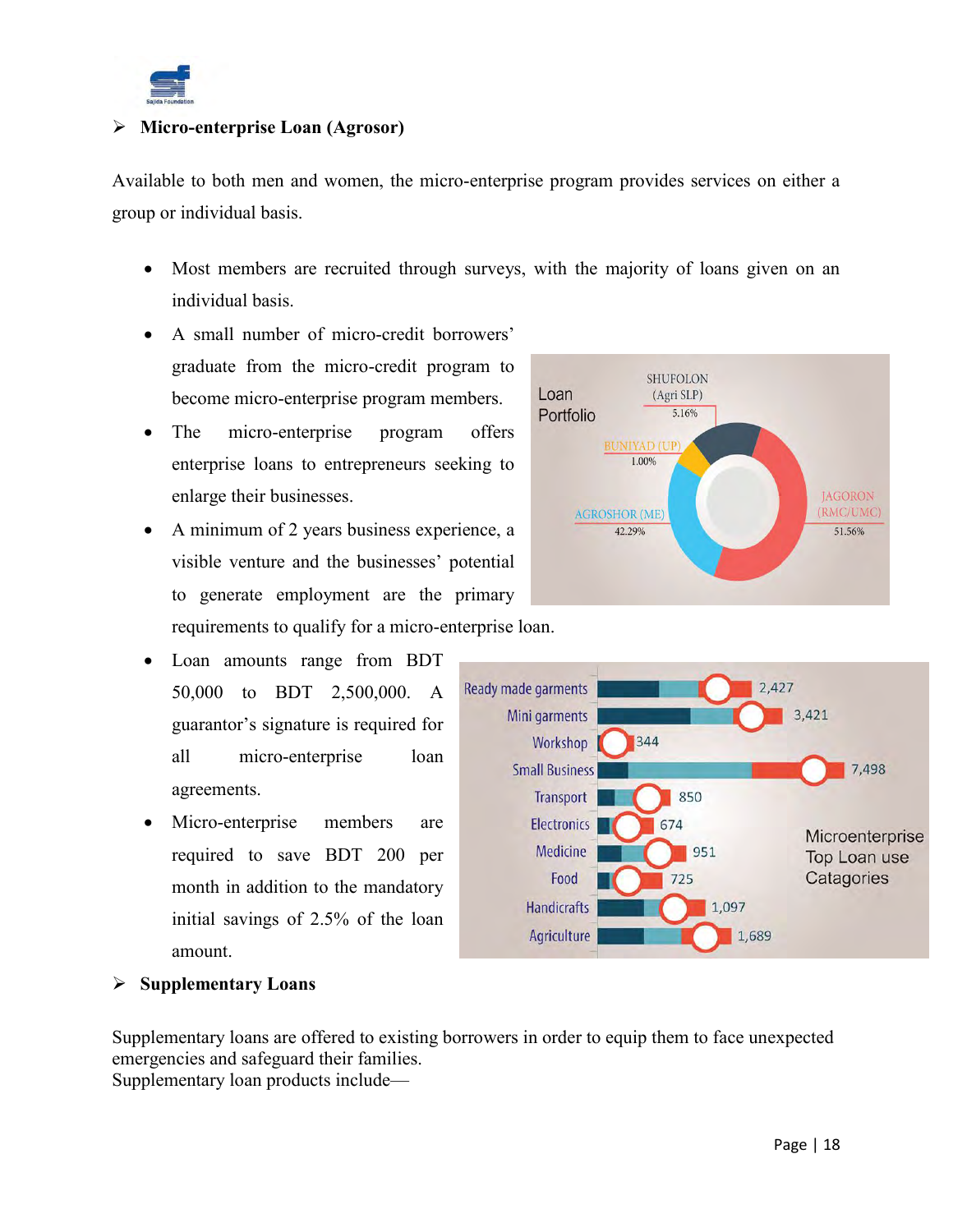

- Seasonal- Seasonal Loan is given on short-term basis. There are two types of Seasonal Loans,
	- 1. For agricultural purposes and
	- 2. For trading.

Seasonal loans for agriculture cater to challenges built into the life cycle of different crops. Seasonal loans for trading provide relief to experiencing periodic market fluctuations; some of these financial spikes and slumps occur annually, and even predictably. The Seasonal Loan amount can be as much as BDT 60,000, repayable within 3 to 9 months via monthly installments.

- Educational- The Education Loan is given with an amount of up to BDT 15,000, repayable through 10 monthly installments.
- Emergency- Emergency Loan is provided for health and other emergencies. The loan amount can be up to BDT 5,000 and is repayable through a single installment after a fourmonth grace period.
- Disaster- the Disaster Loan is disbursed to Jagoron members immediately following a disaster to recover losses and allay emergency expenditures. The loan amount can be up to BDT 5,000 at 8% interest and is repayable through 40 weekly installments.
- Family- the Family Loan is allotted for the purchase of home appliances, furniture, and other household goods. The loan amount is BDT 30,000 repayable in 24 monthly installments.
- Festival loans- The Festival Loan is awarded before religious festivals. The loan amount can be up to BDT 5,000 repayable within four months in monthly or single installments.

#### **Migration Program**

Remittances from migrant workers are the number one source of foreign currency in Bangladesh. In 2014 alone, migrant workers earnings amounted to USD 15 billion. Currently there are approximately 10 million migrants employed abroad—while a million more join their ranks annually. In many cases, however, this relocation overseas comes at a great cost. Countless hopefuls, interested in livelihoods abroad, are unable to navigate a complicated and costly emigration process. The majority of those who successfully migrate subsidize the effort by selling land and property, or by borrowing funds from unofficial sources at exorbitant interest rates. These rates can exceed 200% at times. A significant portion of aspirants never succeed in emigrating and lose their money to illegal agencies or middle men. Recognizing these barriers, in 2015 SAJIDA Foundation developed a program to offer a safe and transparent labor migration process from Bangladesh to higher income countries.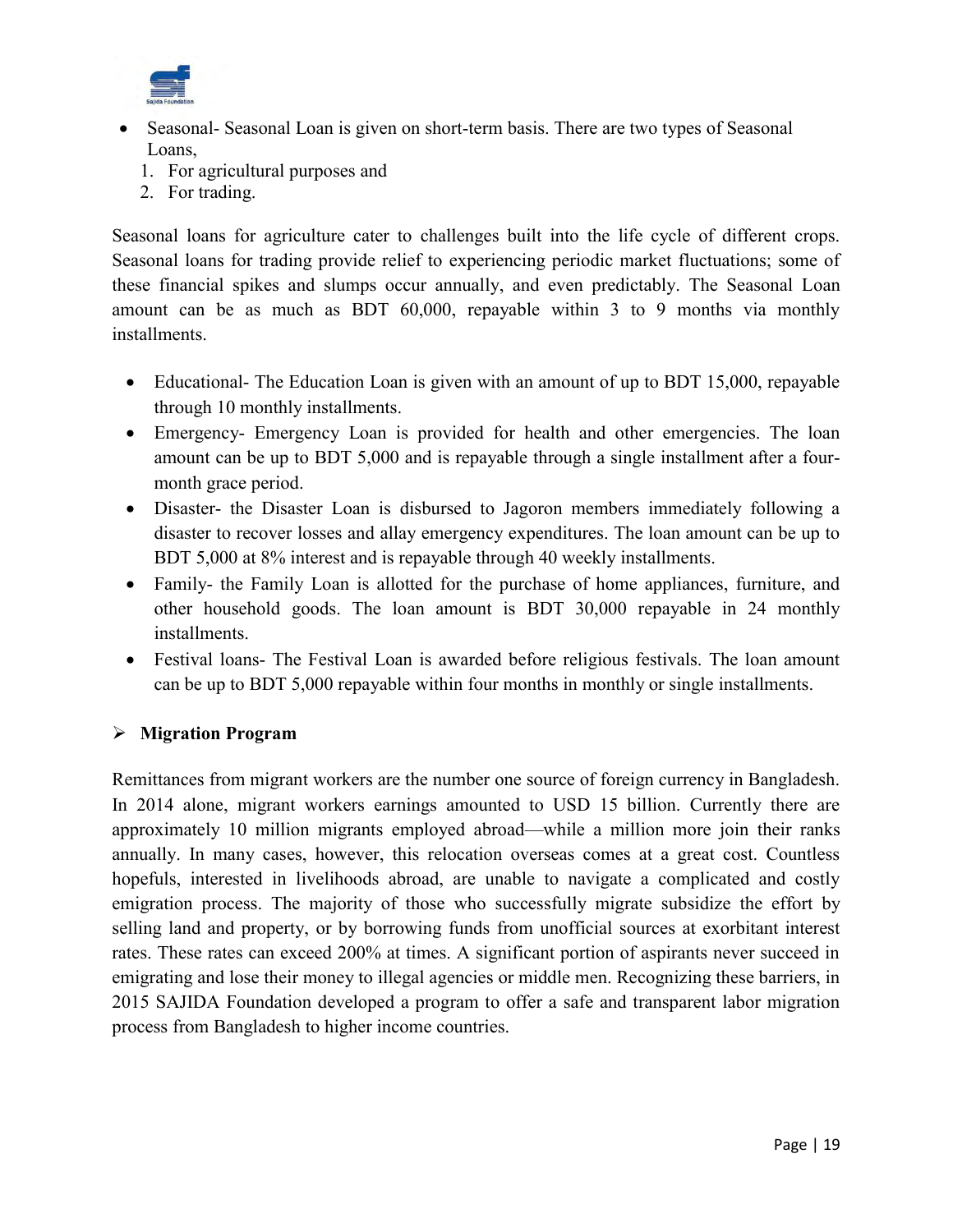

Core elements of the program are:

- (i) Pre-migration Counseling;
- (ii) Visa/work permit/document verification to avoid frauds; and
- (iii) Customized loan assistance for pre and post-migration costs.

This multifaceted program certifies the entire migration process is more accessible and secure for migrants. Implemented through its microcredit branches, the pre-migration counseling and documents verification process aims to expressly reduce visa related forgery. The customized loan is specifically designed for prospective/returnee migrant needs. It is a joint ownership loan provided to cover visa and airfare outlays for prospective migrants, and to defray living and education costs incurred by his/her family members residing in Bangladesh.

#### **Savings:**

Savings is another part of this Microfinance program. Low income people who are target population of SAJIDA Foundation are motivated for savings which helps them to alleviate poverty and helps rising of their children also by savings they can utilize the amount for future. Savings can be classified into 3 types—

- Regular/Compulsory Savings
- Samriddhi/Voluntary Savings
- Ashtha/Special Savings

#### **Mandatory Savings or compulsory savings**

The microfinance program is joined by a mandatory savings program, the interest rate of which is 6% per annum. While savings differ from member to member, the minimum agreed upon saving must be BDT 75 a month. For the first loan period, it is mandatory for the client to retain 2.5% of the total loan amount in savings and s/he is unable to withdraw the saving. For those who had already availed loans, they are able to draw from the savings as long as they maintain a balance of 2.5% of the total disbursed loan amount.

#### **Astha**

Astha savings are voluntary deposit schemes for a term. Clients deposit a prescribed amount for this savings scheme earning up to 8% in interests.

#### **Samriddhi**

Samriddhi savings are voluntary deposit schemes This savings scheme encourages families to deposit a minimum of BDT 200 per month where they earn up to 7% in interests.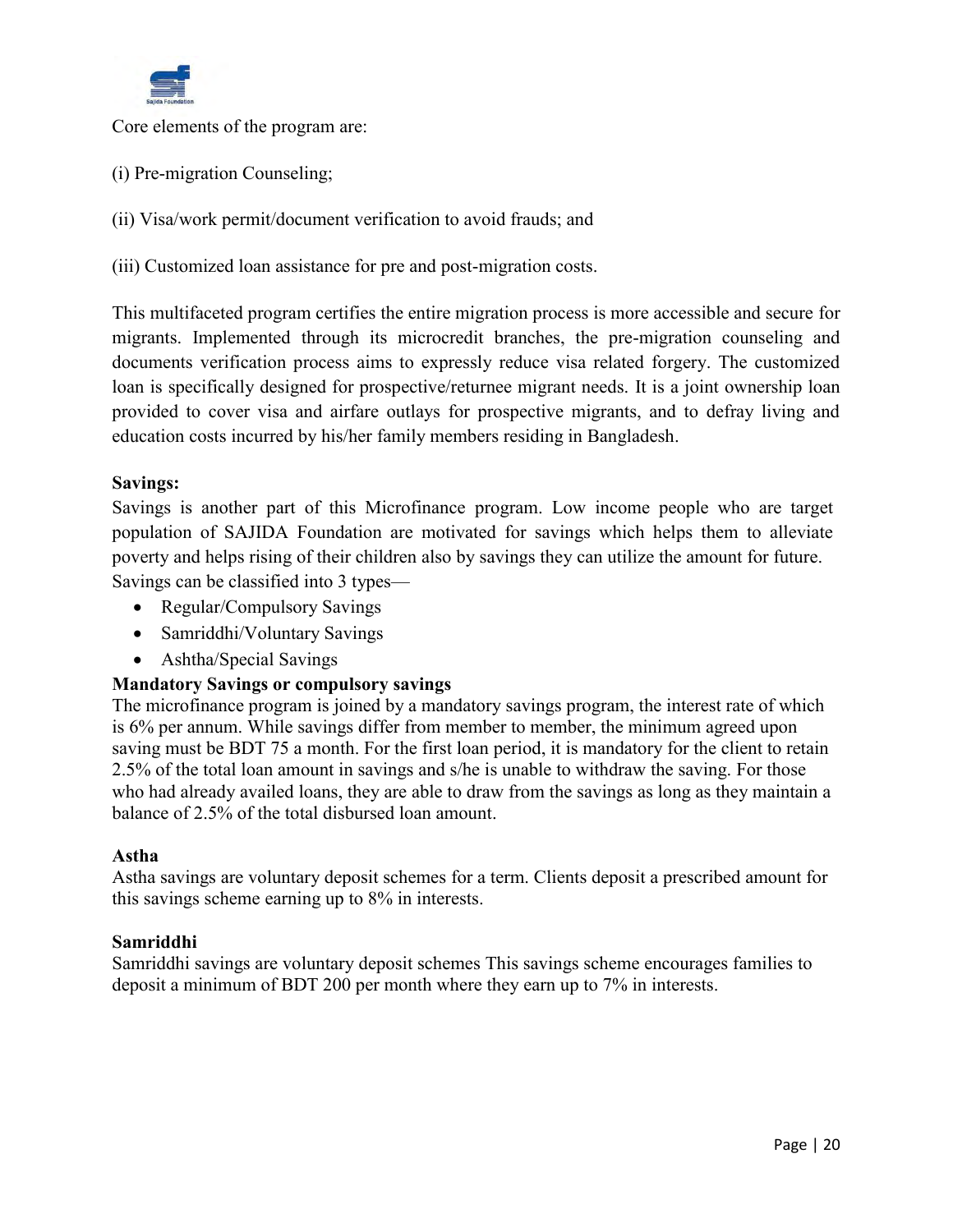

#### Member Total Savings (BDT in crores)



#### **Target people**

The first phase of the loan program of the loan program is to determine the target population.

- Generally those people based on income level who lived under poverty line are known as target population. SAJIDA Foundation has been working in urban and rural both areas. Low income people those lived in urban and rural area are target population of SAJIDA Foundation.
- Base on income:
	- $\triangleright$  average family monthly income almost 15000tk
	- $\triangleright$  people selling labor in no time at any time of the year
	- $\triangleright$  not having enough capital to invest in income generating or income generating
- based on land and property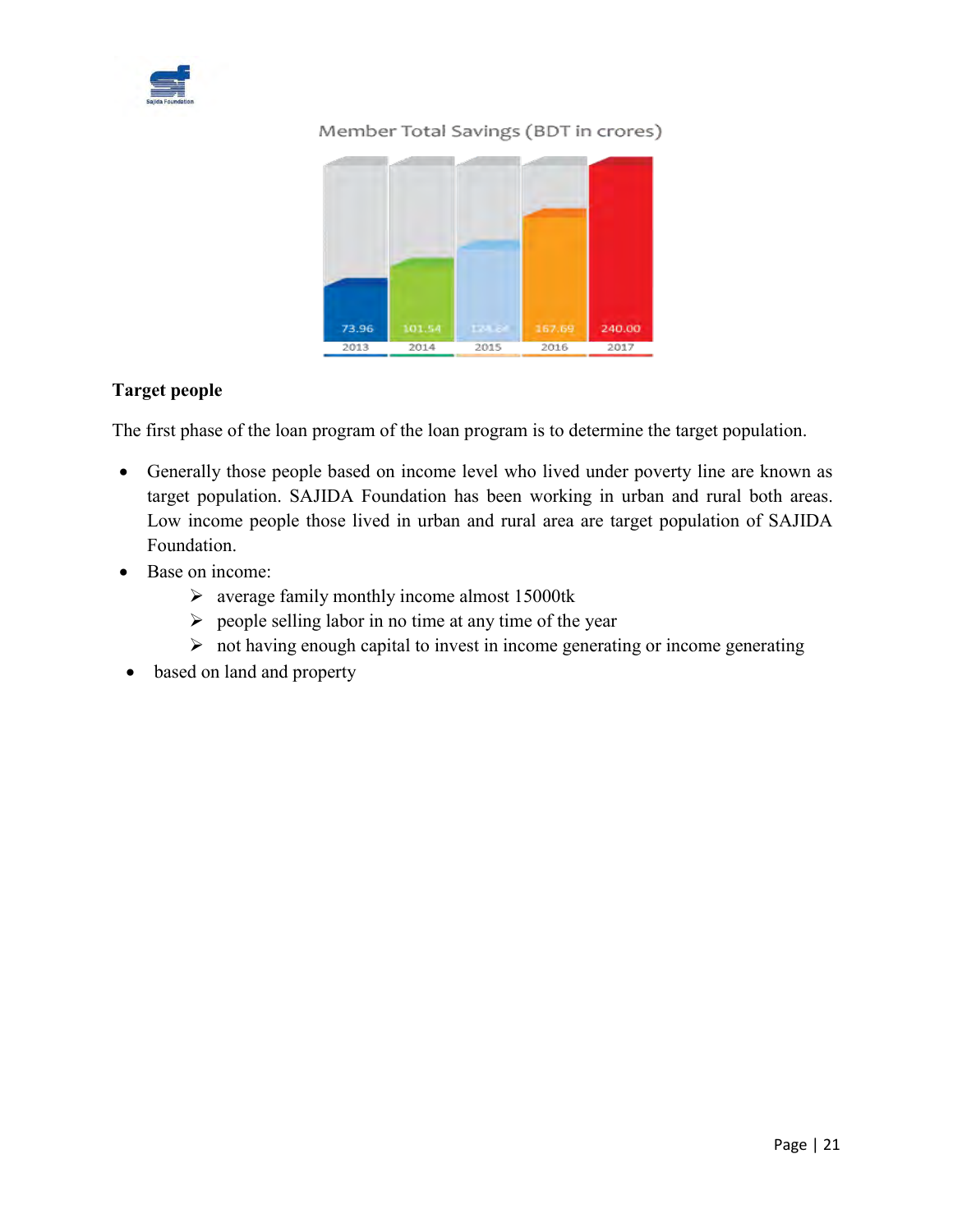

#### **Loan Approval Process**

- 1. Document Collection (Trade License, National ID card photocopy, agreement letter of enterprises
- 2. Fulfilling members profile, creating list of stock products, making progress report by the officer of ME
	- 3. Documents that are collected following (1. and 2.) above steps are presented to area coordinator/branch manager
	- 4. visit of branch manager/area coordinator
- 5. Inspection of cluster leader in the required field
- 6. Program head approval and recommendation
- 7. Approval of executive director
- 8. send to area office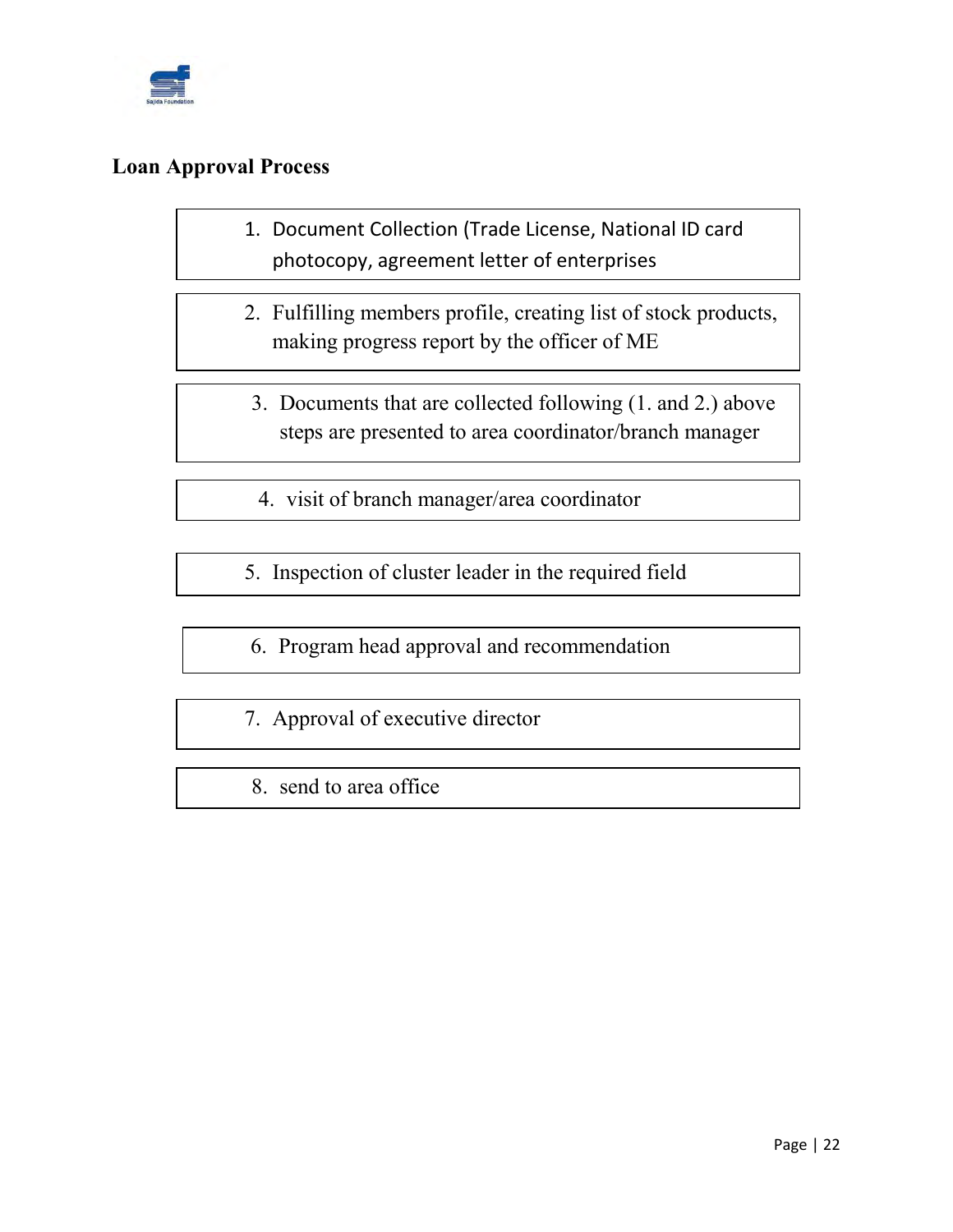

#### **Loan Distribution Process**

necessary) in the control of the control of the control of the control of the control of the control of the co<br>The control of the control of the control of the control of the control of the control of the control of the c

- 1. before the disbursement of the loan approved file submitted to the accountant
- 2. being sure creating the payable check by the name of account member on delivery day
- 3. At delivery time signature should be taken into contract of loan in front of manager from land loan holder
- 4. Accepting security check of land holder and members (if
- 5. Delivery of loan to register , the member who takes loan will give signature in front of accountant and manager
- 6. Account payable check or cash is given to loan person

#### **Loan Recovery System**

After accepting loan, all members will provide loan installment to booth or in the office. Installment can't not be acceptable if it is done outside on filed.

#### **File Archive**

After distributing loan file should be keep under ME officer's control. It must be sure every necessary document is present in the file. if anyone needs those information kept in file; should be given to that person and after that it should be keep in lock system. Filling should be done according to month basis.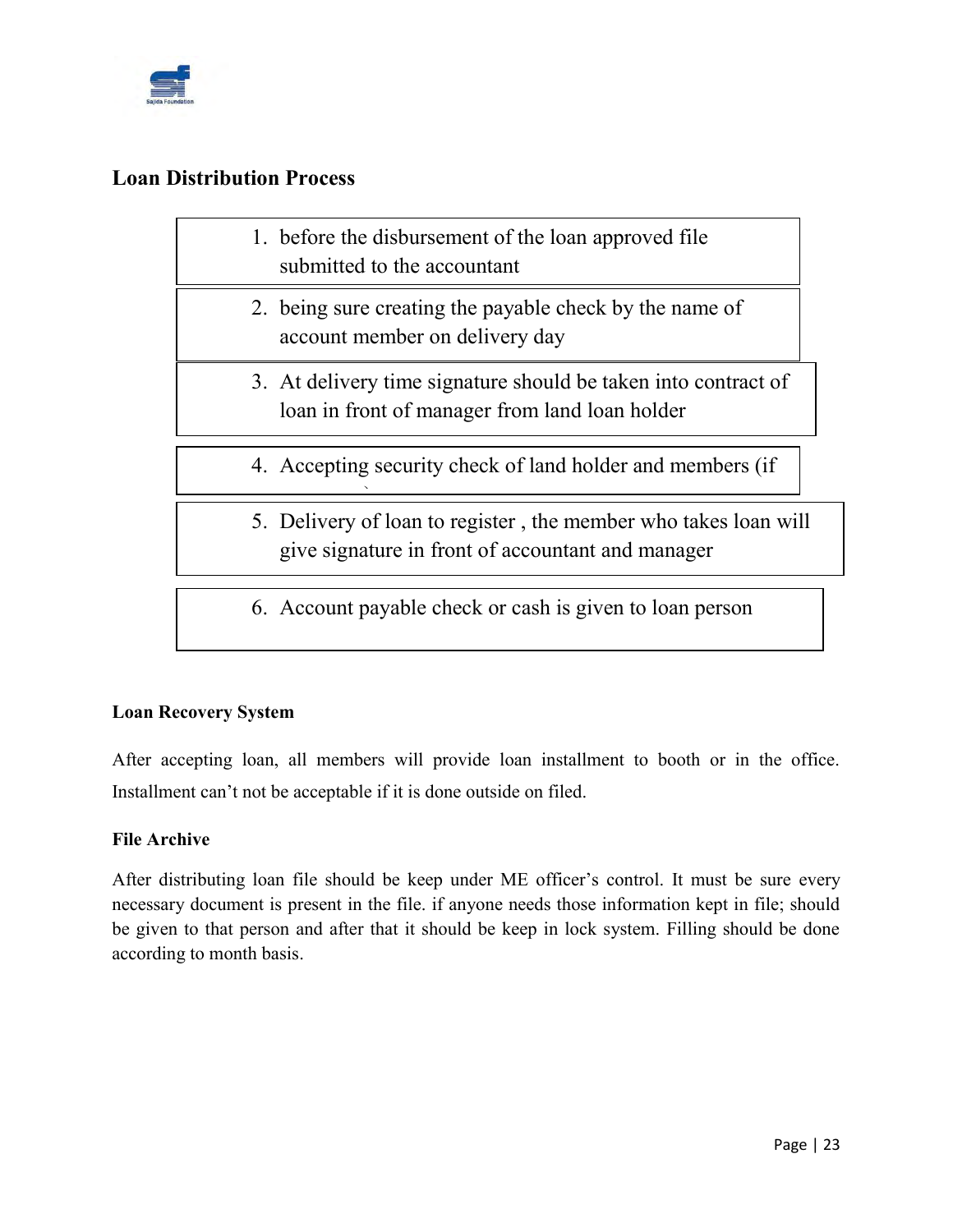

 *Topic # 2*

## **CSR (CMA program)of SAJIDA Foundation**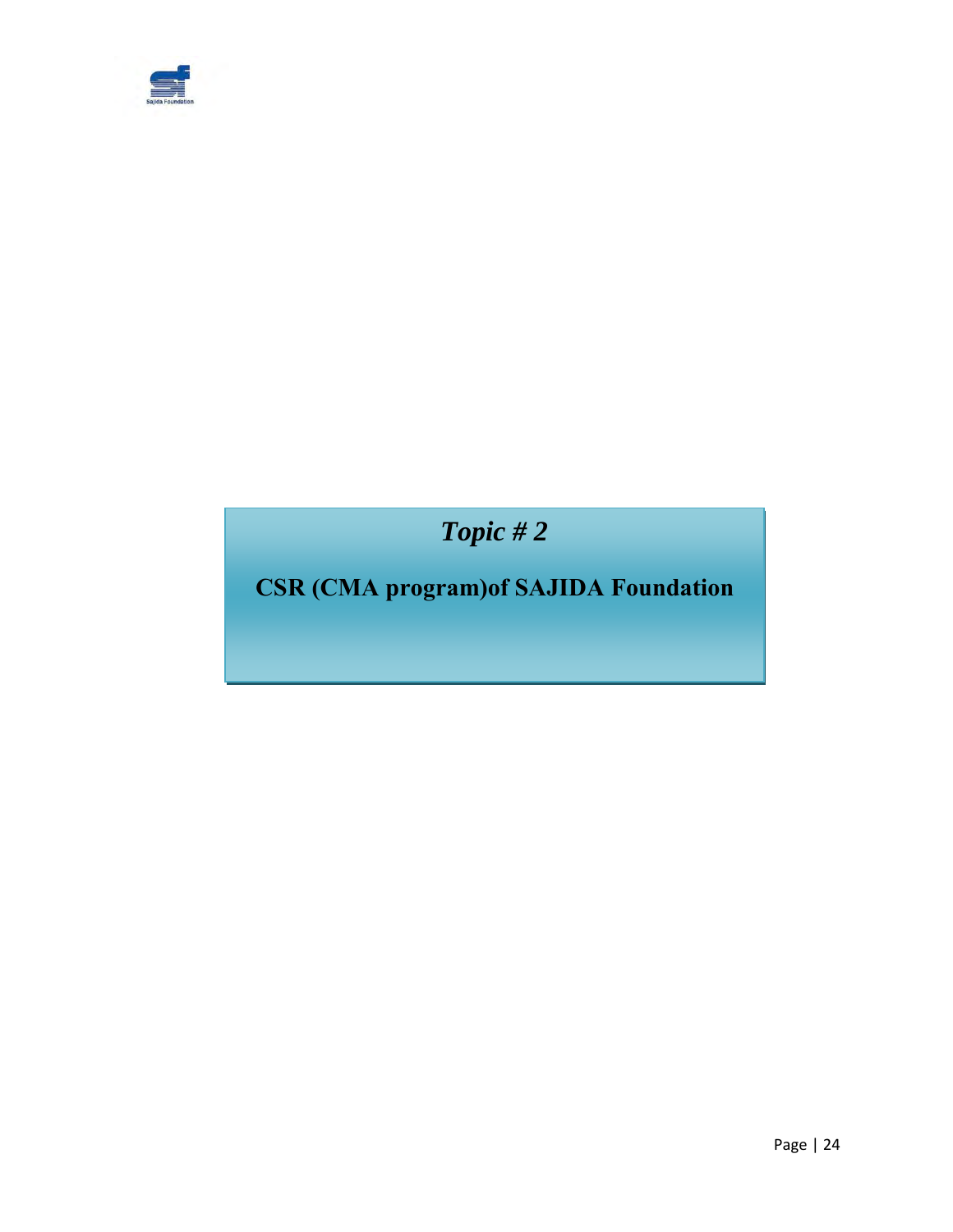

#### **Introduction**

The Citi Micro entrepreneurship Awards (CMA) program is a signature initiative of the Citi Foundation aimed at raising awareness about the importance of micro entrepreneurship and microfinance in supporting the financial inclusion and economic empowerment of low-income individuals. Launched in 2005 and now spanning more than 30 countries, the program highlights the contributions of micro entrepreneurs and microfinance institutions (MFIs) to their local economies. Through the program, the Citi Foundation has committed more than \$17.3 million to support the efforts of microfinance networks and MFIs to convene thousands of key stakeholders that influence sector-wide policy and regulation and encourage innovation around the world.

#### **Categories to apply Citi Micro entrepreneur Awards**

The competition and judging process will continue through May 2018 when the winners will be announced at the awards ceremony in Dhaka. Applicants must fill up a form according to divided categories. Awards will be given in the following categories:

- Best Micro entrepreneur of the year' category which award money is BDT 450,000.
- Best women Micro entrepreneur of the year' category, award money is BDT 350,000.
- Best youth micro entrepreneur of the year' category, award money is BDT 350,000.
- Best micro entrepreneur of the year in agriculture category, award money is BDT 350,000.
- Best microfinance institution of the year and
- Most Innovative Microfinance Institution of the Year

In addition, the runners up will receive BDT 150,000 and the second runners up will receive BDT 100,000 as prize money. All winners will be also given a crest and certificate.

Those who can apply for award-

- most cases aligns of NGO's and bank
- NGO's or microfinance institutions (MFI)
- Also the persons (micro entrepreneur) who takes loans from bank and other financial institution (the amount of required loan will be around 30, 00,000)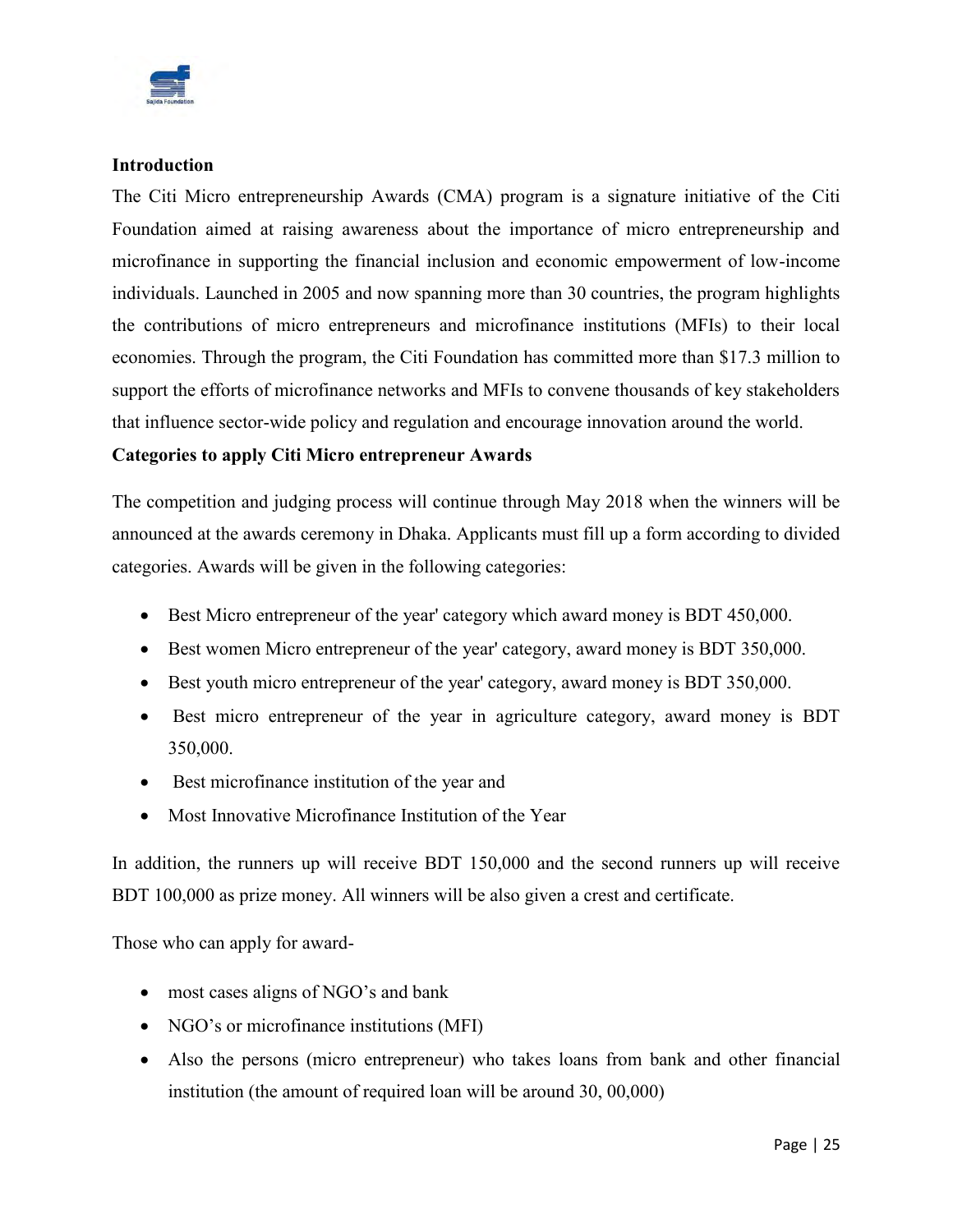



**Step4-Scoring-** After submission, the scoring of application is proceed based on specific indicator. And then it is presented to screening committee on a formal meeting.

**Step5-Short listing-** after having the scoring result from the screening committee, the applicants are short listed from all participated organizations and enterprises.

**Step6-Field visiting-** SAJIDA FOUNDATION organized field visit to those short listed organizations and microenterprises for verification. They verify whether the participated micro entrepreneur following the use of medicine on crops, whether they have the trade license, whether they give government tax regularly etc.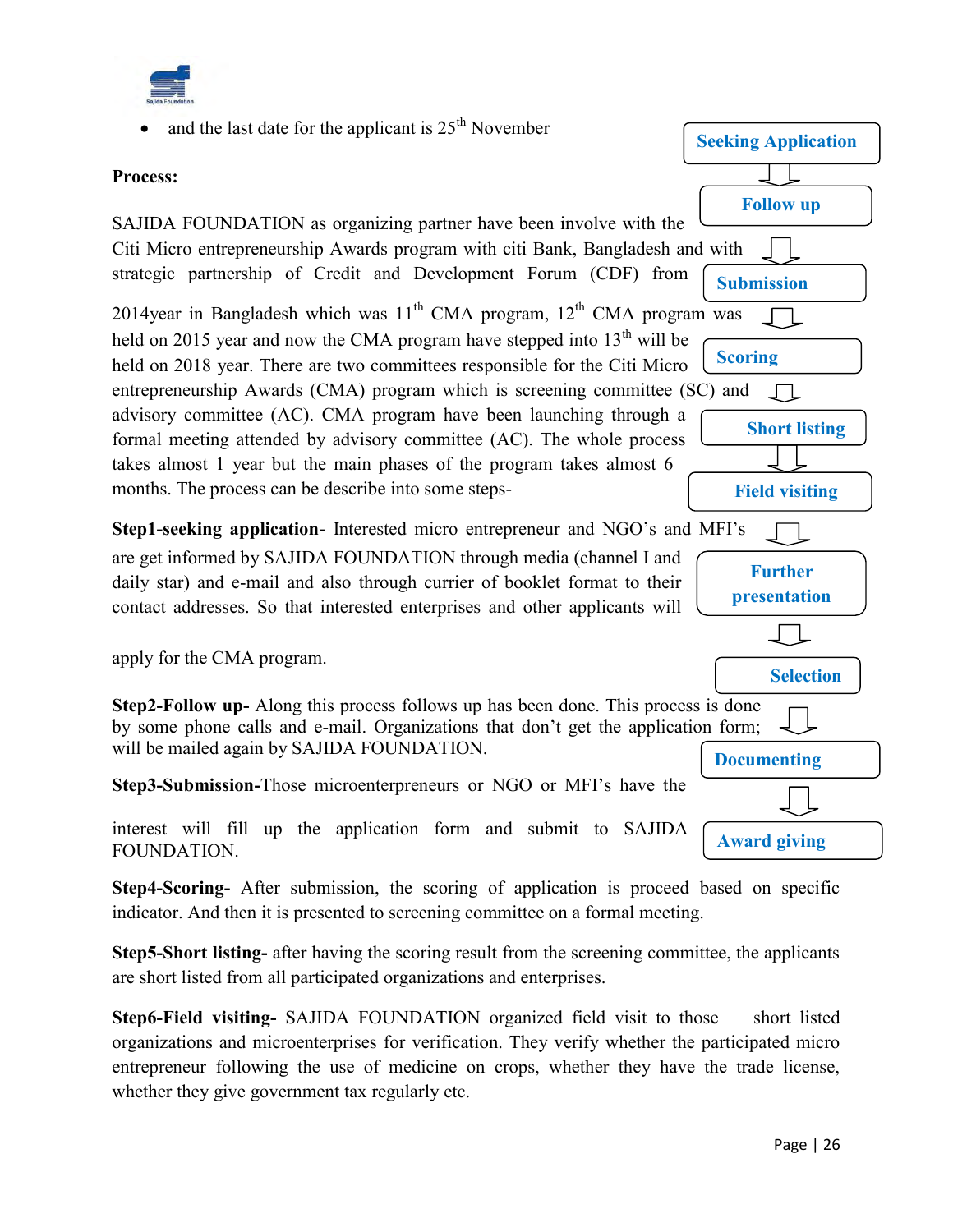

**Step7-Further presentation-** After field visiting further presentation is done to screening committee (SC) for short listing from the previous short listed organizations and then presented to advisory committee (AC). Very renownened and honorable professionals of the country from different sectors are the members of advisory council.

**Step8-Selection-** The final meeting of 13<sup>th</sup> CMA advisory committee was held at BishwoShahittokendro, on February, 2018, led by renowned economist Dr. Wahiduddin Mahmud, in order to select the awardees. The committee selected 12 individual Micro entrepreneurs and 2 Micro-finance Institutions in 6 categories for the year's 2017 from hundreds of applicants. The committee selected the deserving micro entrepreneurs from different categories through a keen analytical process.

**Step9-Documenting-** The committee will select 2 organizations and 4 micro enterprises in 6 categories for the year's 2017 from 100 applicants. Then documenting is done according to categories by channel i. There are 6 categories which are documented to provide award to the participants.

**Step10-Award giving-** After all the procedure is done final award giving process done by organizing grand ceremony according to categories. The prestigious awards, comprising trophies, crests, certificates and prize money, recognize their efforts to develop entrepreneurship and to alleviate poverty especially among the marginalized through various micro entrepreneurial activities.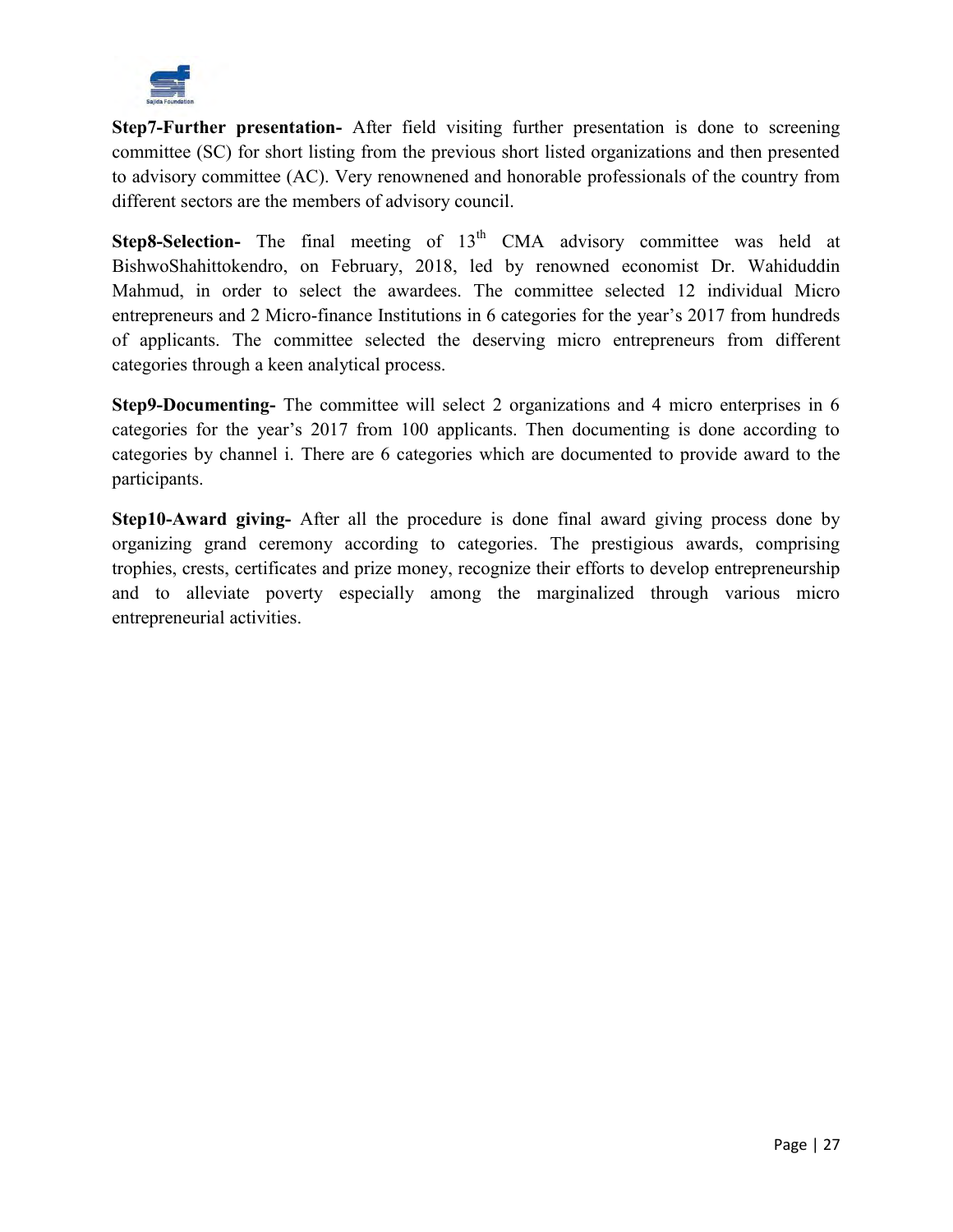

#### **Impact of CMA program:**

Winners get motivated by CMA program. So CMA program is for encouraging microenterpreneurs of every category. This program has the following objectives:

- To identify, recognize and honor micro entrepreneurs and community based enterprises who have exhibited superior performance that has helped them emerge out of poverty,
- create jobs and add value to society
- To invest in the skill and knowledge building of these exemplary micro entrepreneurs, so as to support the development of state-of-the-art micro enterprises, and the creation of role models who can inspire and mentor future generations of entrepreneurs
- To analyze and disseminate best practices derived during the awards process, both nationally and internationally
- increase knowledge about the MFI's or NGO's or Banks
- empowering women micro entrepreneur
- encouraging young micro entrepreneur
- promoting entrepreneurs and raising awareness about the importance of micro entrepreneurship
- winners get motivated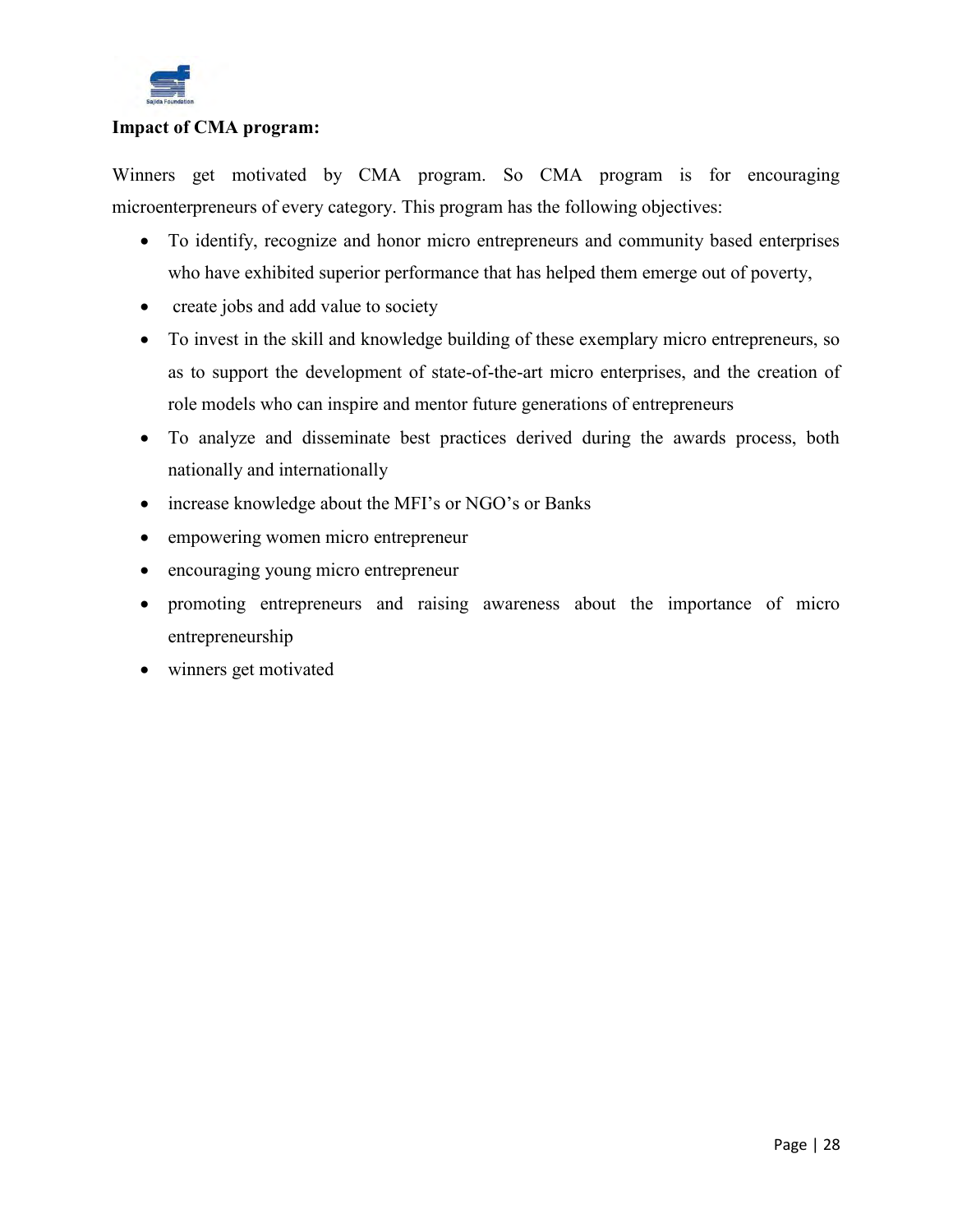

# *Analysis*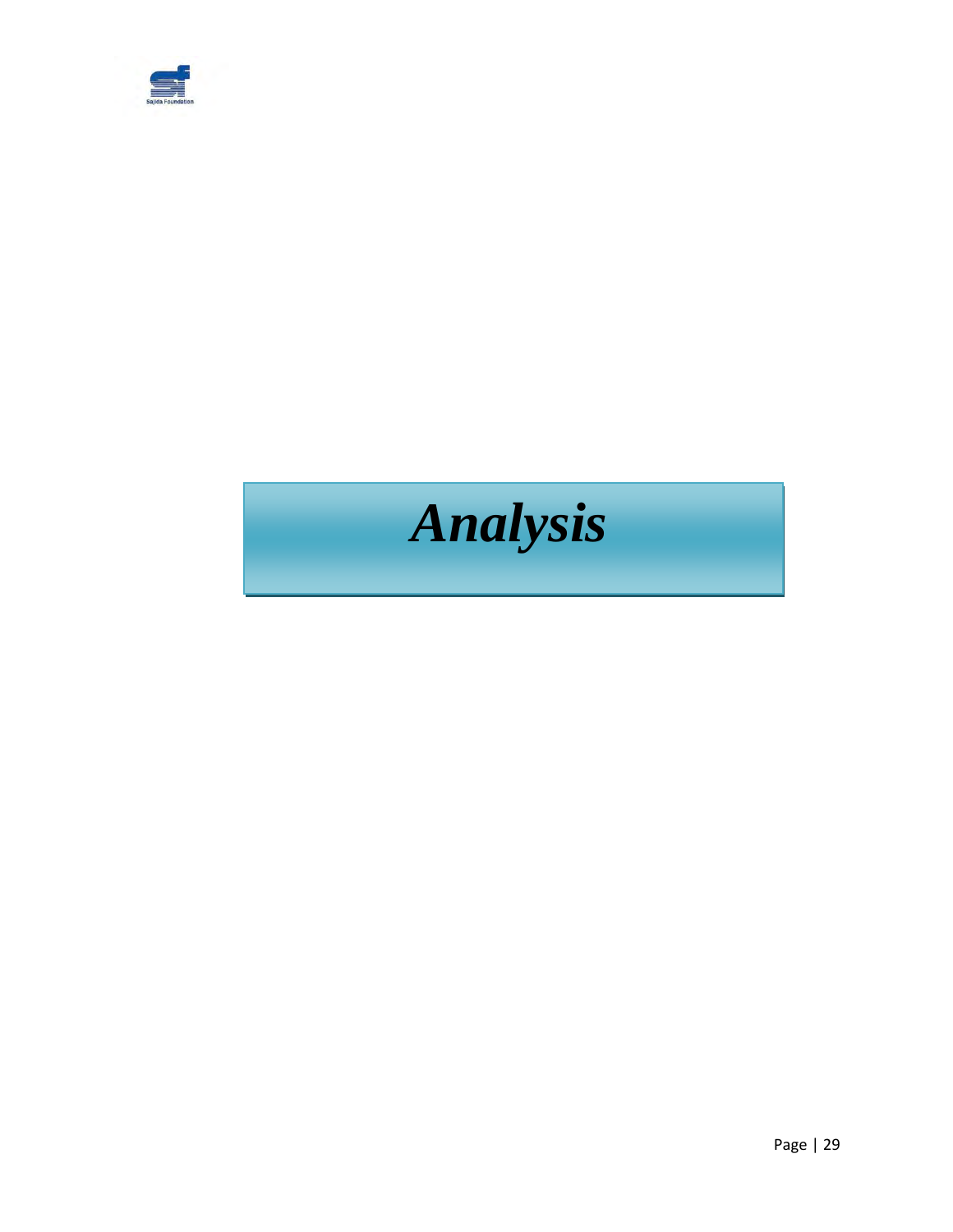

### As of June 2017

| <b>Districts covered</b>                     | 18                 |
|----------------------------------------------|--------------------|
| <b>Total Number of Branches</b>              | 188                |
| <b>Total Number of Program Staff</b>         | 1,753              |
| <b>Total Number of Field/Credit Officers</b> | 963                |
| <b>Total Number of Members</b>               | 245,539            |
| <b>Total Number of Borrowers</b>             | 193,280            |
| <b>Loan Disbursement for the Year</b>        | BDT 12,415 Million |
| <b>Cumulative Loan Disbursement</b>          | BDT 45,490 Million |
| <b>Loan Outstanding (Principal)</b>          | BDT 7,493 Million  |
| <b>Average Loan Size per Borrower</b>        | <b>BDT 25,410</b>  |
| (JAGORON)                                    |                    |
| <b>Total Member Savings</b>                  | BDT 2,365 Million  |
| <b>Average Savings per Member</b>            | <b>BDT 9,633</b>   |
| <b>On-Time Loan Recovery Rate</b>            | 98.87%             |
| <b>Cumulative Loan Recovery Rate</b>         | 99.74%             |
| <b>Self Sufficiency Level</b>                | 122%               |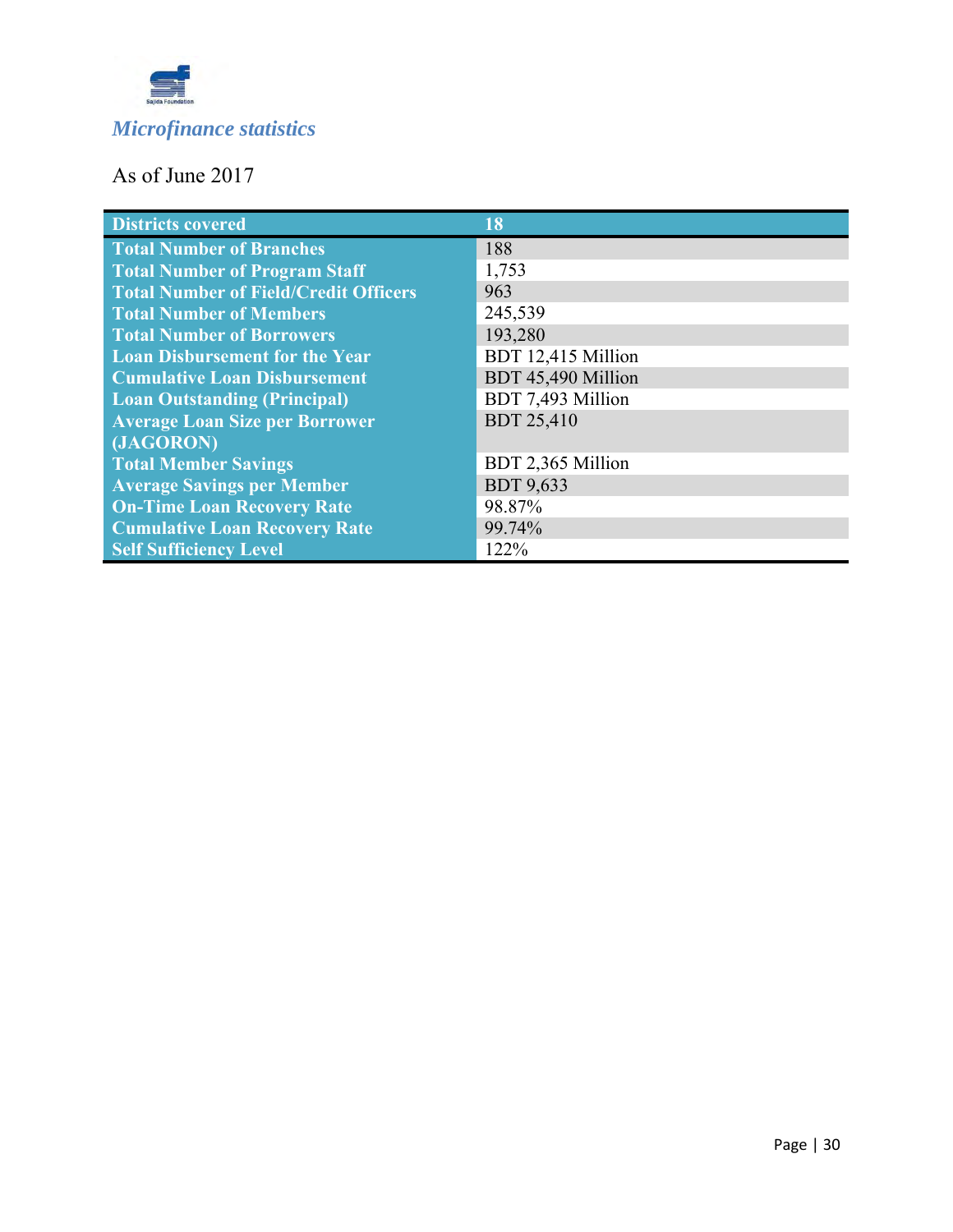

These are some analysis and productivity indicators of different loan product, net income, per member savings, loan portfolio, product wise loan, service charge circulation of SAJIDA Foundation.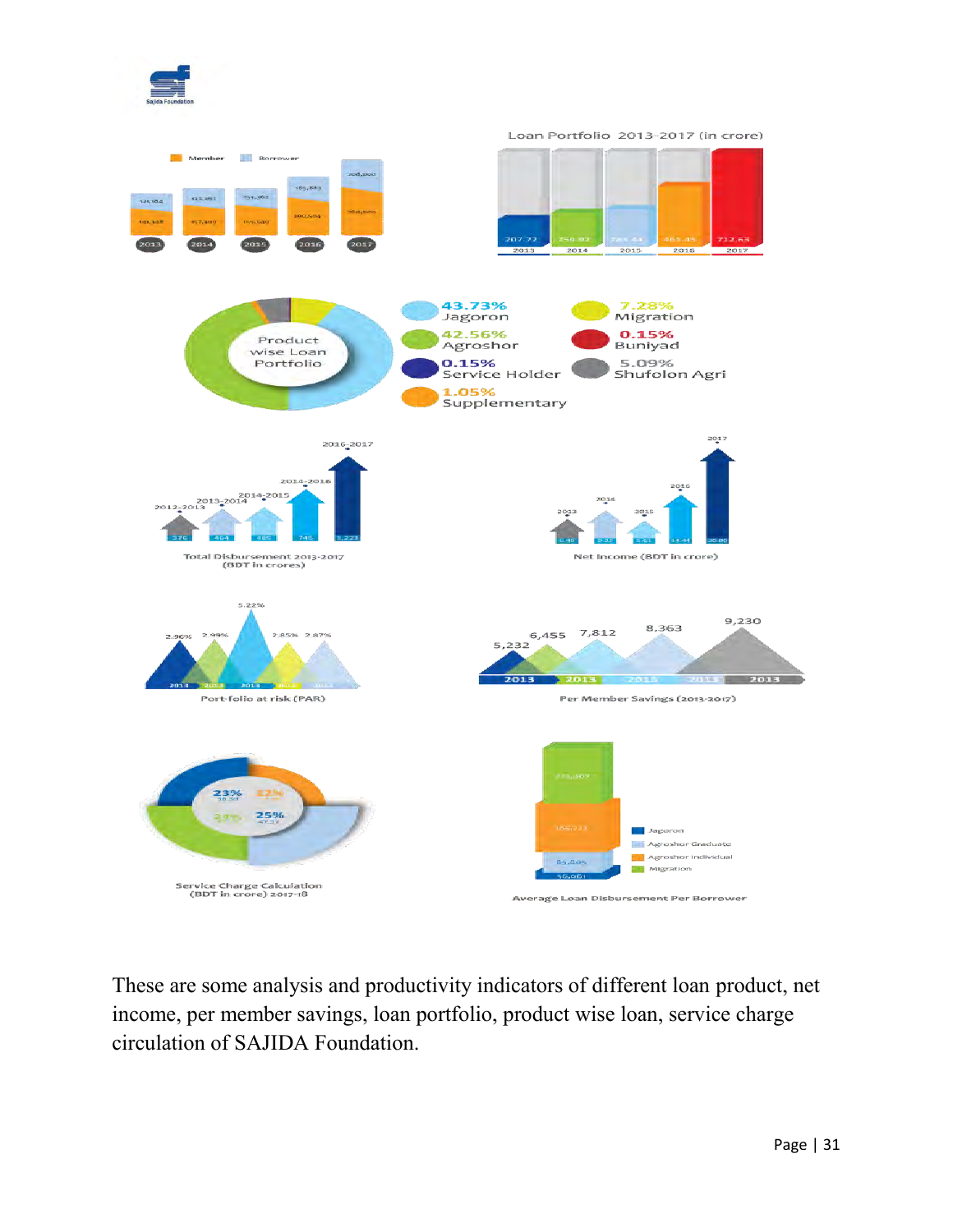

#### **FIELD VISITING**

I conducted a survey which is questionnaire based. I conduct this survey for those micro entrepreneurs are established with their different types of enterprises. Through this questionnaire I have found **the improvements of loan borrower** of SAJIDA Foundation. I took 32 microentrepreneure for this survey through which I have asked questions to the targeted sample and come out with the following results of responses—

In the questionnaire 2 parts are divided one is general indicators and another is business indicator.

1. General indicator- it include family income, housing ability, education ability etc.

2. Business indicator- this part include capital amount employment generation, monthly income, machineries generation, initial loan of borrower etc.

The result of survey is given bellow—

| <b>SI</b><br>$\overline{\bf n}$ | name of<br>entrepreneu     | <b>Reason for</b><br>taking                                        | initial<br>$\mathbf{loan}(T)$ | capital amount<br>(TK)    |                   | monthly                   | income(TK)             | <b>Net</b><br><b>Profit</b> |
|---------------------------------|----------------------------|--------------------------------------------------------------------|-------------------------------|---------------------------|-------------------|---------------------------|------------------------|-----------------------------|
|                                 | r                          | loan<br>(enterprise<br>s/health<br>issue)                          | K)                            | <b>Before</b>             | <b>Now</b>        | ore                       | Bef Now                |                             |
| 1.                              | MinaraParvi<br>$\mathbf n$ | Cotton tape<br>production                                          | 15000                         | 15000                     | 5000000           | 300                       | 25000                  | 2300000<br>$\overline{0}$   |
| 2.                              | Monir<br>Hossain           | Jamdani<br>Sari<br>production                                      | 50000                         | 6000                      | 6000000           | $\overline{a}$            | 50000                  | 1500000                     |
| 3.                              | Md.Nazrul<br>Islam         | Milk, Cow<br>fatness and<br>biogas<br>production                   | 70000                         | 10000<br>$\boldsymbol{0}$ | 3900000           |                           | 275000                 | 5000000                     |
| 4.                              | Md.AbdulKh<br>alek         | Housing<br>items(door<br>bells, lock),<br>steel item<br>production | 30000                         | 10000                     | 2500000           | 300<br>$\mathbf{0}$       | 2750000                | 6000000                     |
| 5.                              | Md.<br>Shoniram            | kutirshilpa                                                        | 50000                         | 15000                     | $14 - 15$<br>lakh | $8-9$<br>tho<br>usa<br>nd | 50-80<br>thousand<br>S | 8000000                     |
| 6.                              | ShekhFarid                 | Steel and<br>wooden                                                | 50000                         | 15000                     | $40 - 50$<br>lakh | 200                       | 50000                  | 3000000                     |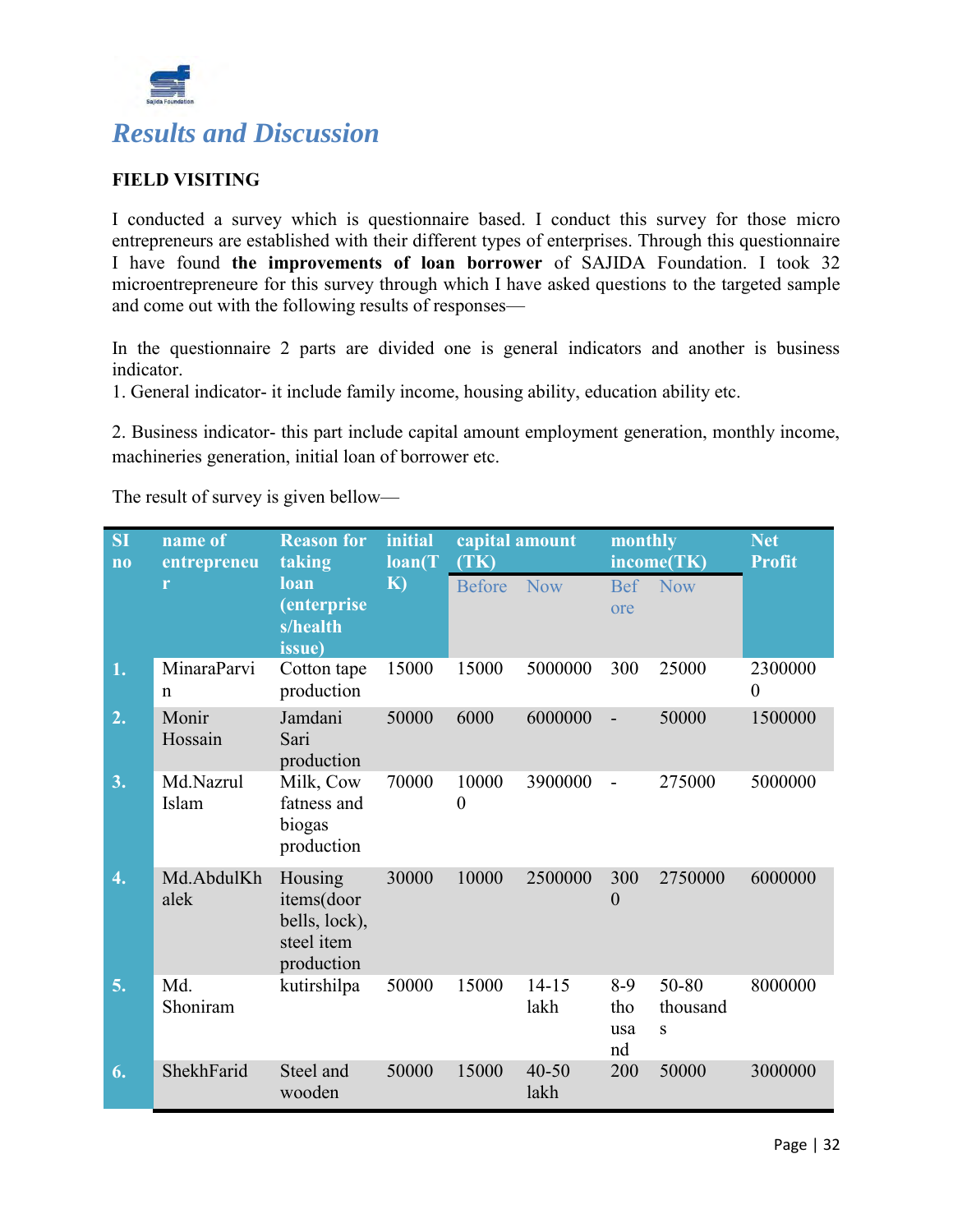

|     |                          | furniture                                                   |                                 |                           |                             |                          |                     |                             |
|-----|--------------------------|-------------------------------------------------------------|---------------------------------|---------------------------|-----------------------------|--------------------------|---------------------|-----------------------------|
| 7.  | Md. Nur<br>Islam         | Clothing<br>factory                                         | 10000<br>$\boldsymbol{0}$       | 30000<br>$\overline{0}$   | 1500000<br>$\overline{0}$   |                          |                     | $\overline{\phantom{a}}$    |
| 8.  | Md. Shafiqul<br>Islam    | Electrical<br>products                                      | 10000<br>$\boldsymbol{0}$       | 15000<br>$\boldsymbol{0}$ | 7000000                     | $\qquad \qquad -$        | 40000               | 2000000                     |
| 9.  | Md.<br>OlilBepari        | Electric<br>board and<br>pipe<br>factory                    | 80000                           | 15000                     | 2000000<br>$\boldsymbol{0}$ | 400<br>$\boldsymbol{0}$  | 50000               | 100000                      |
| 10. | Md. Babul<br>Hossain     | Sticker and<br>goclace of<br>belt, bag,<br>shoe             | 5000                            |                           | 3100000                     | 100                      | 70000               | 300000                      |
| 11. | MosammatA<br>klima Begum | Sewing and<br>designing<br>on dresses,<br>bed sheet<br>etc. | 15000                           |                           | $12 - 13$<br>lakh           | 800                      | 9000                | 25000                       |
| 12. | Habibur<br>Rahman        | <b>Noodles</b><br>factory                                   | 10000<br>$\mathbf{0}$           | 2500                      | 250000                      | $\overline{\phantom{0}}$ | 10000               | 7500000                     |
| 13. | Khadija<br>Begum         | Kutirshilpa                                                 | 15000<br>$\overline{0}$         | 600                       | 40000                       | 700                      | $2 - 3$<br>thousand | 500000                      |
| 14. | Salim Mia                | Making<br>Jamdanisha<br>ree                                 | 10000                           | $\overline{a}$            | 16000                       | 300                      | $5-6$<br>thousand   | 400000                      |
| 15. | Md.<br>FarukKotaya<br>1  | Clothing<br>factory                                         | 15000<br>$\boldsymbol{0}$       | $\overline{a}$            | 50000                       |                          | 14000               | 2000000                     |
| 16. | Md. Ibrahim              | Thread<br>processing<br>factory                             | 20000<br>$\boldsymbol{0}$       |                           | 30000                       | 200                      | 7000                | 500000                      |
| 17. | Md. Sayeed               | Bakery<br>item<br>factory                                   | 20000<br>$\boldsymbol{0}$       | 600                       | 300000                      | 300<br>$\boldsymbol{0}$  | 350000              | 2000000<br>$\boldsymbol{0}$ |
| 18. | Md. Israfil              | agriculture                                                 | 5000                            |                           | 80000                       | $\overline{\phantom{0}}$ | 400000              | 1500000                     |
| 19. | Hafiz Begum              | Grocery<br>shop                                             | 10000<br>$\boldsymbol{0}$       | 6000                      | 70000                       | -                        | 100000              | 2000000                     |
| 20. | Anna Bgum                | Child birth                                                 | 300(e)<br>merge<br>ncy<br>loan) | $\overline{a}$            |                             |                          |                     |                             |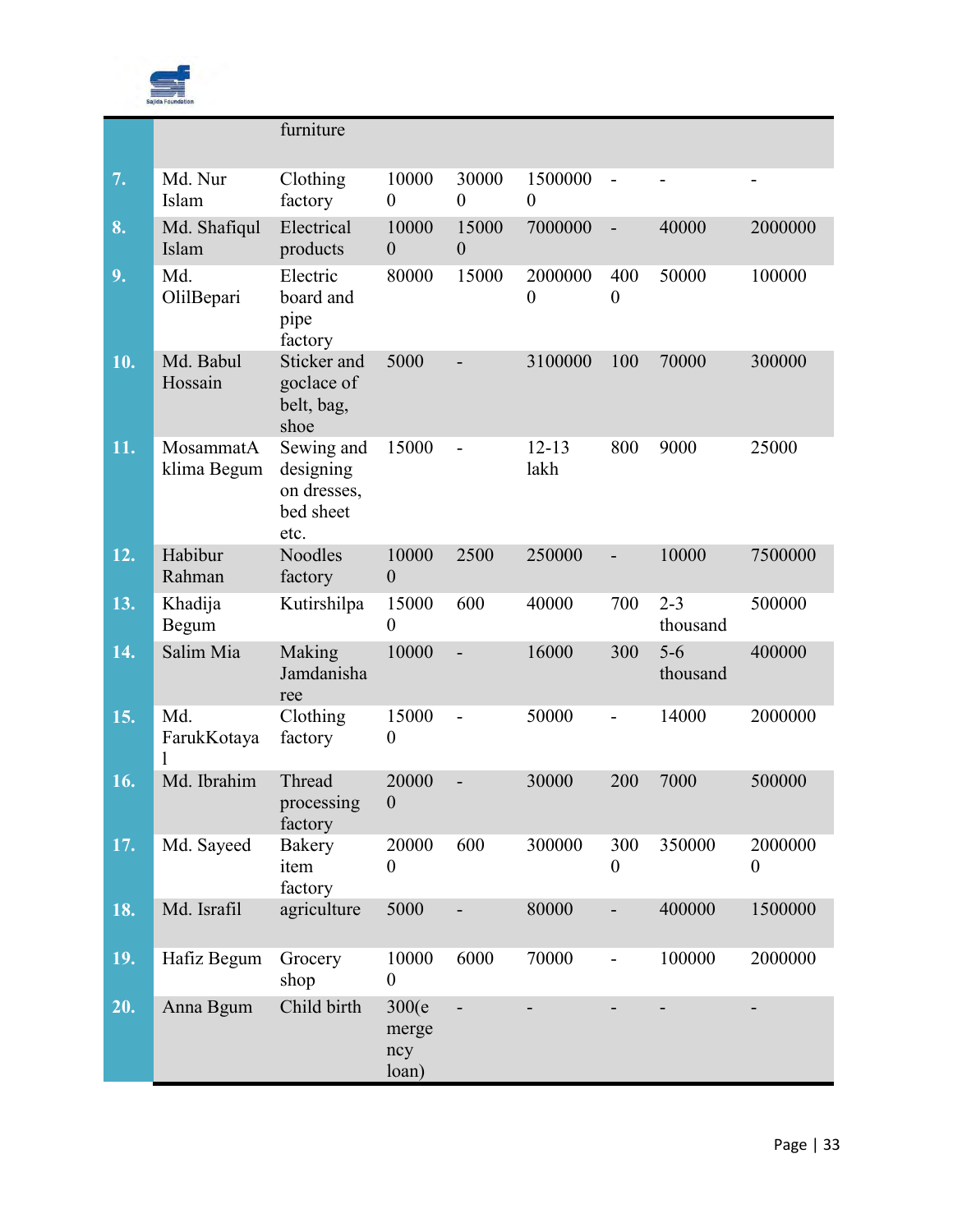

| 21. | Sheema<br>Begum             | Sewing/<br>tailoring     | 10000             | $\overline{\phantom{a}}$ | 50000          | 300            | 9000000 | 250000         |
|-----|-----------------------------|--------------------------|-------------------|--------------------------|----------------|----------------|---------|----------------|
| 22. | Mosammat<br>Sahara<br>Begum | Embroidery<br>on cloths  | 15000<br>$\theta$ | 4000                     | 80000          | 500            | 45000   | 4000000        |
| 23. | Suraiya<br>Begum            | Health<br>Insurance      | 2000              | $\overline{\phantom{0}}$ | $\blacksquare$ |                |         | $\overline{a}$ |
| 24. | Halima<br>Begum             | <b>Sharee</b><br>selling | 3000              | $\overline{a}$           | 50000          | $\blacksquare$ | 60000   | 500000         |
| 25. | AmeenaKhat<br>un            | Eye<br>treatment         | 1500              | -                        | -              |                |         | -              |

#### **Education Ability**

Education ability of these 25 entrepreneur's children have been given in a graph—



According to graph Y-axis indicates number of persons and X-axis is the type of school that micro entrepreneurs able to educate their child. Here among 25 persons 5 have able to send their child to primary school, 10 have able to send their child to secondary school and 10 persons have able to send their child to high school.

#### **Business improvement**

Business improvement includes employment, numbers of machineries for the entrprise or numbers of animal in the farm.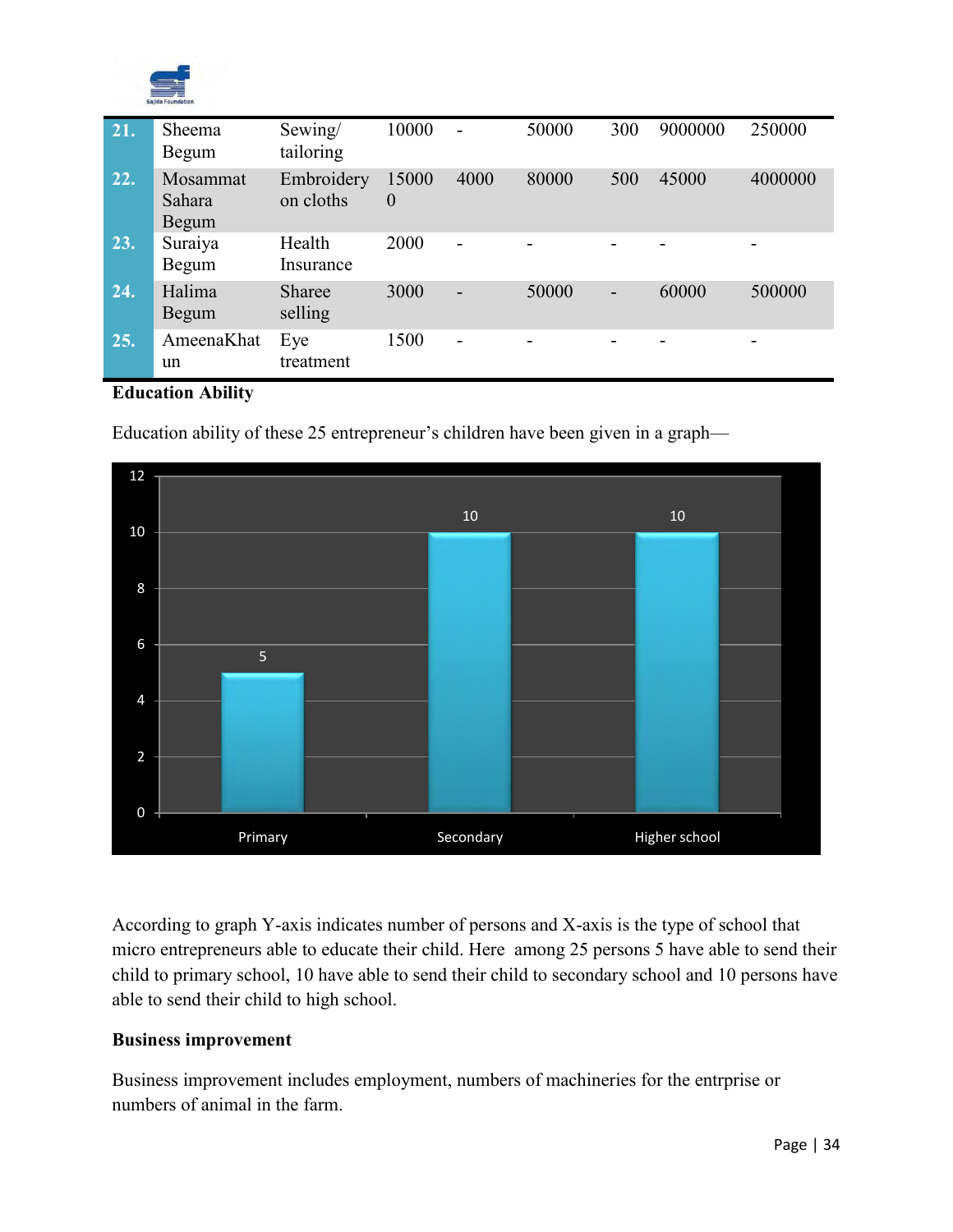

The numbers of machineries or farm animals are given bellow—

| name of entrepreneurs | before                       | after                    |
|-----------------------|------------------------------|--------------------------|
| MinaraParvin          | 1 machine                    | 9 machine                |
| Monir Hossain         | <b>1</b> machine             | 70 machine               |
| Md.Nazrul Islam       | 2 cows                       | 31 cows                  |
| Md.AbdulKhalek        | 5 machines                   | 25machines               |
| Md. Shoniram          |                              |                          |
| ShekhFarid            |                              |                          |
| Md. Nur Islam         | <b>5machines</b>             | 35 machines              |
| Md. Shafiqul Islam    |                              |                          |
| Md. OlilBepari        | $\overline{a}$               |                          |
| Md. Babul Hossain     | $\blacksquare$               | 25machines               |
| MosammatAklima Begum  | 2machine                     | 8machines                |
| Habibur Rahman        | $\overline{\phantom{0}}$     |                          |
| Khadija Begum         |                              |                          |
| Salim Mia             | $\overline{a}$               | 8machines                |
| Md. FarukKotayal      | -                            |                          |
| Md. Ibrahim           | $\overline{a}$               |                          |
| Md. Sayeed            | 2cows                        | 6cows                    |
| Md. Israfil           | -                            |                          |
| Hafiz Begum           | $\overline{a}$               | $\overline{\phantom{0}}$ |
| Anna Bgum             |                              |                          |
| Sheema Begum          | <b>1</b> machines            | 4-5 machines             |
| Mosammat Sahara Begum | -                            | <b>6machine</b>          |
| Suraiya Begum         | $\overline{a}$               |                          |
| Halima Begum          | $\qquad \qquad \blacksquare$ | -                        |
| AmeenaKhatun          | $\blacksquare$               |                          |



 **Fig: employment improvement**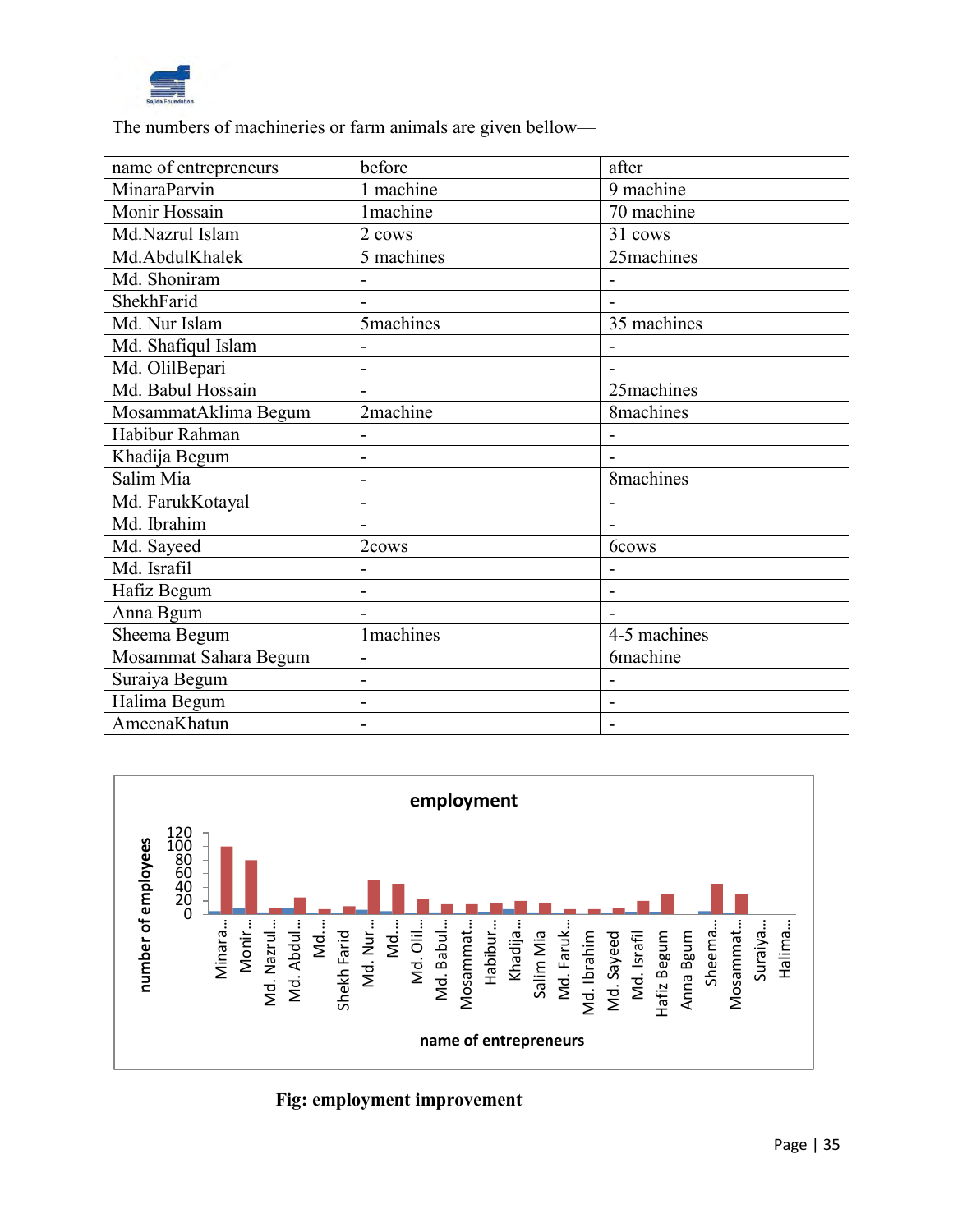

From this graph Y-axis indicates numbers of employee work for the entrepreneur and X-axis indicates the name of the entrepreneurs. Red bars indicates number of employee now working and blue bars indicates number of employees at initial stage.



#### **Housing ability and health/ nutritional improvement**

From this pie chart we can see that there is two general indicators; one is housing ability and other is nutritional ability. Among 25 people, 15 people are able to do their own house with sanitization bathroom and also able to built building and in case of health or nutritional improvement all 25 people now have the ability to feed their family properly with their income or profit.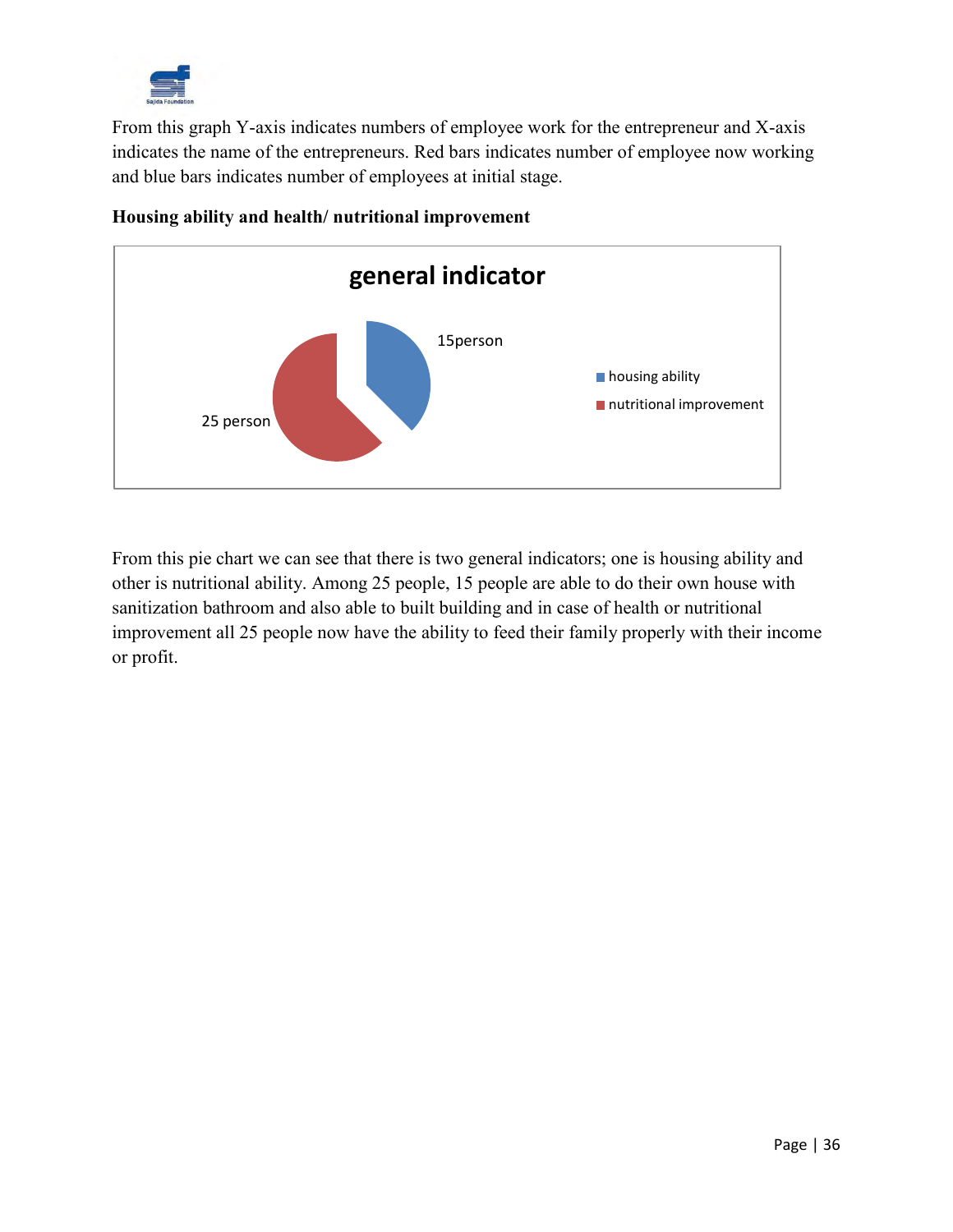

It was a great honor to work as an intern in a non-government organization (NGO) like SAJIDA Foundation. Like other NGO's SAJIDA Foundation also helping the poor people and homeless people.

- SAJIDA Foundation provides loans to poor people; they also provide good health by caring their patients in their hospitals and also give shelter to the homeless children through AMRAO MANUSH project.
- Alongside community healthcare services, SAJIDA's flagship health program includes two modern hospitals in Keraniganj and Narayanganj serving disadvantaged communities. Efforts to widen health coverage through development of more hospitals are already underway.
- With over two decades of experience in poverty alleviation and social development, SAJIDA has emerged as a successful and innovative model for sustainable change, currently reaching six million patrons and working in 4,000 villages and cities across 20 districts.
- SAJIDA Foundation is a progressive, positive, pro-poor, eco-friendly non-profit organization dedicated for bringing health, happiness and dignity in the lives of the less fortunate.
- The organization efforts to bring about meaningful and sustainable change are defined by the values of family first, innovation and quality, dignity, equality, inclusiveness, empowerment of women, transparency and accountability.

Moreover SAJIDA Foundation have been successful to complete following programs—

#### **Rehabilitation of Non Motorized Transport Pullers and Poor Owners Project (RNPPO) (2007-2009)**

Launched in 2007 with funding from World Bank and PKSF, this project aimed to rehabilitate pullers of non-motorized vehicles in the Mirpur area after a government ban on non-motorized vehicles.

#### **NirapadPalliSanchay/ VSLA (2006 – 2009)**

SAJIDA Foundation and Taranga with funding from Chars Livelihood Project started the VSLA-NPS program pilot project to eradicate livelihood insecurities of destitute char dwellers and creating sustainable livelihood opportunities for them.

#### **Blue Peter Meal and Deal Project – (2009-2010)**

SAJIDA implemented a project launched by Save the Children UK,Bangladesh, in the Satka Union of Dhaka KeraniganjUpazila to increase food security among selected poorest and most marginalized households especially children.

#### **Strengthening Opportunities for Addressing Livelihood (SONALI) (2009 –2010)**

The Sonali project was started in May 2009 as a continuation of the efforts to eradicate livelihood insecurities of char dwellers when the NPS/VSLA project ended.

#### **Ctg. Hill Tract Development Facilities (2010 –2011)**

With the goal to improve the health and nutrition status of the people in six upazilas of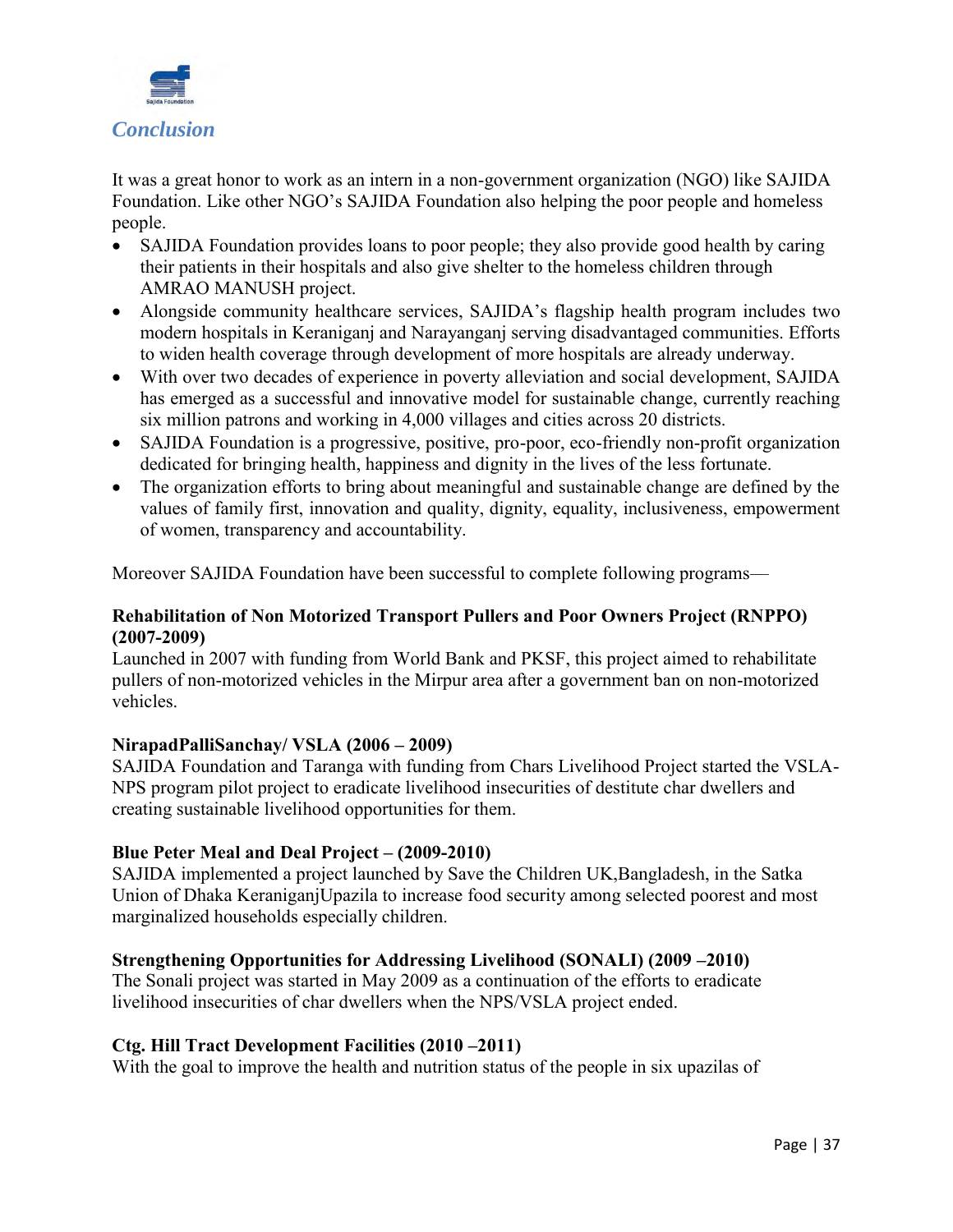

Rangamati and four upazilas of Khagrachari district, SAJIDA implemented mobile health teams through local NGO partners.

#### **Support to Rana Plaza Victims (2013)**

SAJIDA extended rehabilitation and support facilities to the victims of the devastating Rana Plaza disaster. A team of health professionals from SAJIDA Foundation, including doctors, nurses, paramedics and psychosocial counselors, equipped with medical supplies, attended to the victims of the tragedy. The Foundation also provided rehabilitation and livelihood support to the survivors.

#### **DIISP (2013-2014)**

With financial and technical assistance from PKSF, SAJIDA Foundation initiated the Microinsurance Program named —Developing Inclusive Insurance Sector Project" (DIISP) in two of its Jamalpur PRIME branches. Under this program, SAJIDA Foundation offered credit, life, health (with free paramedic service) and livestock (cattle) microinsurance.

#### **Tuberculosis Control (2009- 2015)**

To reduce morbidity, mortality and transmission of TB, SAJIDA joined the Global Fund supported TB program and began implementing the project in Narayanganj district.

#### **Programmed Initiatives for Monga Eradication (PRIME) (2012- 2016)**

In 2006, PKSF launched a comprehensive program in Lalmonirhat titled ―Programmed Initiatives for Monga Eradication" (PRIME) with a view to diversifying income opportunities for the vulnerable group of people who live in the Northern Region of Bangladesh and experience acute seasonal food insecurity, known as —Monga". In 2012, SAJIDA Foundation started implementing PRIME in Jamalpur district in collaboration with PKSF.

#### **Community Climate Change Program (2014 – 2016)**

SAJIDA Foundation, in partnership with Palli Karma-Sahayak Foundation (PKSF) and the World Bank, implemented the Community Climate Change Project (CCCP) in Chinadulli and Noarpara unions, located in the Islampur sub-district of Jamalpur. Islampur is affected by frequent floods and river erosion caused by fluxes in the rivers Jamuna and Brahmaputra. The project aimed to fortify adaptive capacities and the resilience of populations in the area, which would provide beneficiaries, enhanced aptitudes to cope with the effects of climate change.

#### **DIPECHO VIII (2015-2016)**

With the support of the European Commission, NAARI Consortium and Concern Worldwide, Bangladesh, SAJIDA implemented the DIPECHO VIII project titled -Enhancing inclusive disaster resilience in Bangladesh" in Wards 5 and 6 under Dhaka South City Corporation (DSCC). The project aimed to reduce disaster risk and mitigate losses and damages from potential disasters. The main objective of the project was to enhance the disaster resilience of vulnerable communities and institutions and establish the practice of disaster risk reduction among them.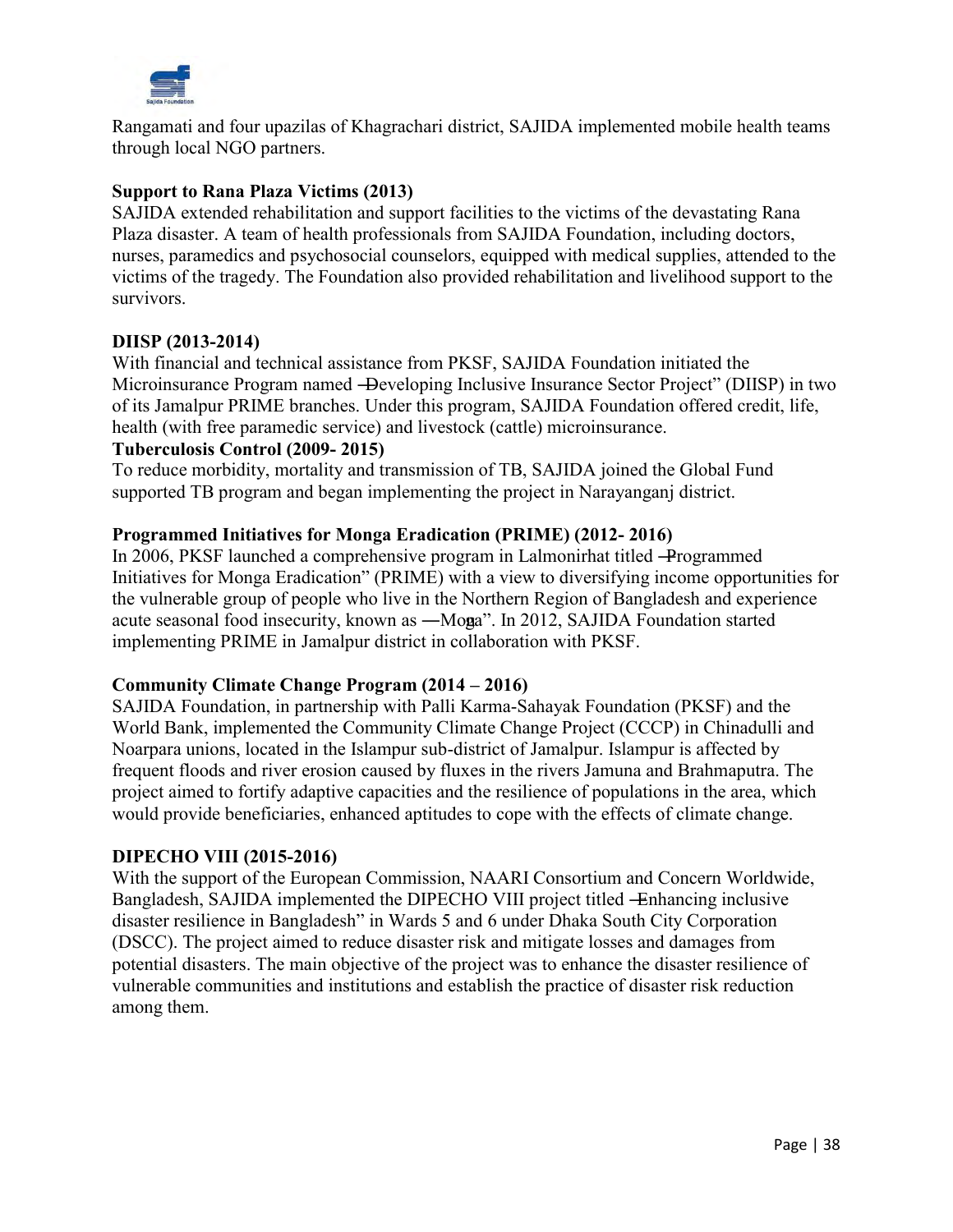

In this part questionnaire for improvement of loan borrower and some calculation of previous CMA are given bellow—

#### **Improvement of Loan Borrower**

Questionnaire according to indicator (improvement of borrower)

| General indicator— | previous (before taking loan) | recent (after taking loan) |
|--------------------|-------------------------------|----------------------------|
|--------------------|-------------------------------|----------------------------|

name of the member-

type of enterprise or name of the enterprise-

What is your family income?

What is the family expenditure or consumption?

education ability-

housing ability-

health/nutritional improvement –

**Business indicator—** previous (before taking loan) **recent (after taking loan)** 

when you know / heard about SAJIDA Foundation-

initial loan from SAJIDA Foundation-

capital amount-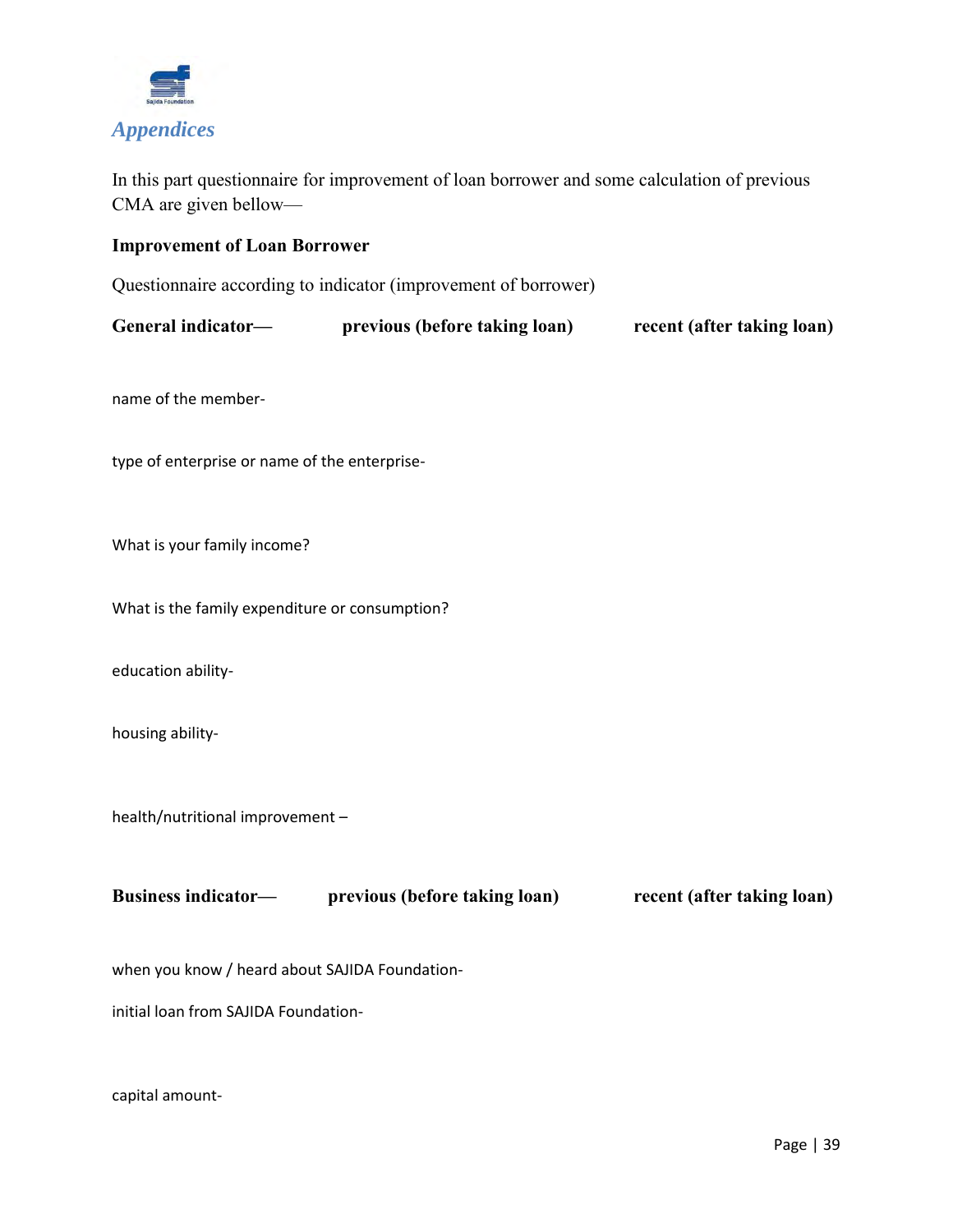

employment-

yearly profit-

numbers of machinery –

savings with SAJIDA Foundation (amount)-

#### **Sample profile of the selected awardees:**

As the process of selection of  $13<sup>th</sup>$  CMA is not over yet here is the sample profile of some selected awardees of  $12<sup>th</sup>$  Citi Micro entrepreneurship Awards (CMA) program, 2015year has been given bellow:

| <b>Category</b>                                                 | <b>Name of awardees</b> | <b>Type of</b><br>microenterprise      | NGO's that<br>provides money | <b>Awarded</b><br>amount<br>(BDT) |
|-----------------------------------------------------------------|-------------------------|----------------------------------------|------------------------------|-----------------------------------|
| <b>Best micro</b>                                               | IshratJahan             | Fish Feed                              | <b>DISHA</b>                 | 4,500,000                         |
| entrepreneur of the<br>year                                     | Hasina Islam            | sky neer<br><b>Homemade Dress</b>      | <b>Mutual Trust Bank</b>     | 1,00,000                          |
| <b>Best micro</b><br>entrepreneur of the<br>year in agriculture | Sohelmiaji              | Pond fisheries                         | <b>ASHA</b>                  | 1,00,000                          |
|                                                                 | Md. Salim Reza          | Cultivation of fruit<br>and vegetables | <b>TMSS</b>                  | 1,00,000                          |
| <b>Best women micro</b><br>entrepreneur of the<br>year          | Afina Begum             | organic furtilizer                     | <b>ESDO</b>                  | 3,50,000                          |
|                                                                 | Rina Begum              | Making bags<br>(handi craft)           | <b>SDC</b>                   | 1,00,000                          |
| <b>Best microfinance</b><br>institution of the<br>year          | Community               | Development                            | Center(CODEC)                | 4,00,000                          |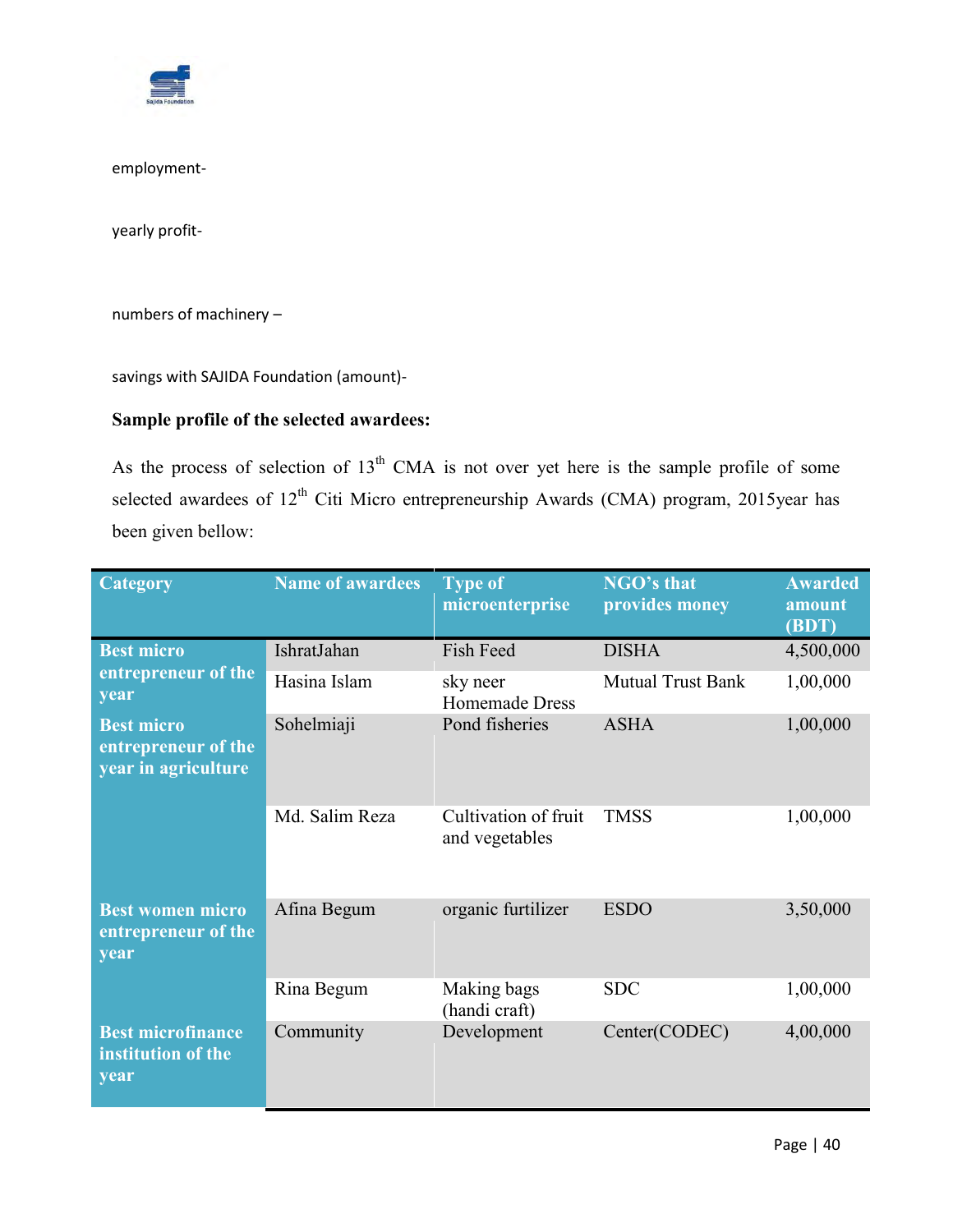

| Md. RubelDewan<br><b>BURO Bangladesh</b><br><b>Best youth micro</b><br>production and | 350,000 |
|---------------------------------------------------------------------------------------|---------|
| entrepreneur of the<br>processing and                                                 |         |
| marketing of milk<br><b>vear</b>                                                      |         |